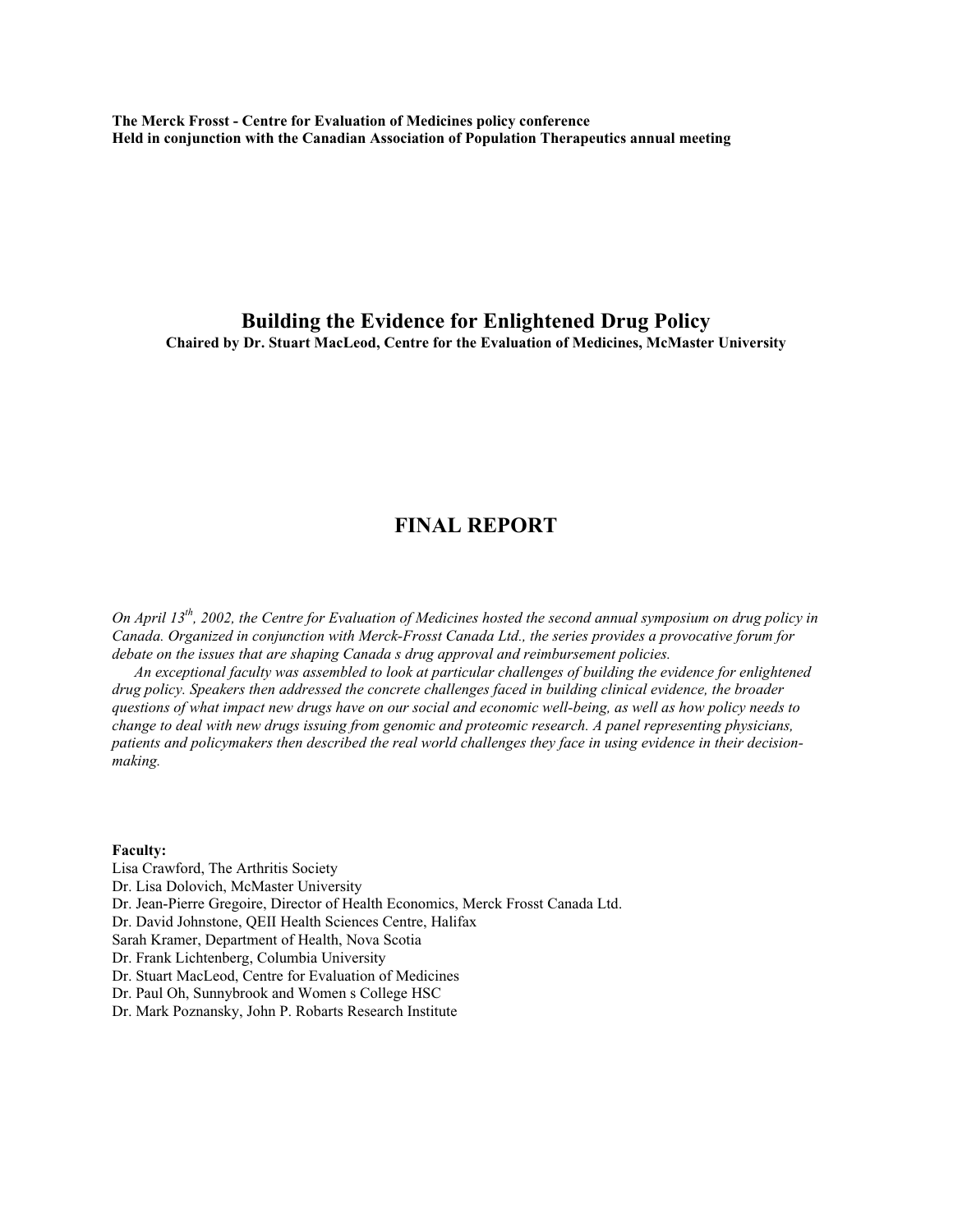#### **Introduction By Dr. Stuart MacLeod**

Drugs are the fastest growing segment of overall health expenditure in Canada and we cannot underestimate the importance of drug therapy in the Canadian healthcare scene. Canadian Institute for Health Information (CIHI) data in 1999 estimated that roughly 15% of the Canadian healthcare expenditure was on drugs, a dollar value of \$13.3 billion. In 2001, it was in excess of \$15 billion.

The reasons behind the growth in drug spending are no mystery. We have an aging population and a growing overall population. As well, there has recently been enormous emphasis on evidence-based medicine and narrowing care gaps, which entail greater costs. But the major reason for the growth in drug expenditure is the simple fact that drugs work well. We have safer, more efficacious drugs and, as our science improves, increasing opportunities to individualize drug therapy. We have a vibrant, innovative pharmaceutical industry and a growing biotech industry. These companies are successful and are introducing new products at a prodigious rate. More drugs are being developed for a niche market to be used effectively in a highly individualized manner.

The increasing importance of drugs in medical practice and as a proportion of health care spending requires that we pay significantly more attention to the policies that govern their development and use. These policy conferences seek to address two main questions: Are we getting good value for the money that we spend on drugs? Are there things that we can do better that would lead to better outcomes?

#### **Recap of the 2001 policy conference**

The first annual policy symposium in this series, held in Banff last year, was entitled Pharmaceutical policies in Canada: Evidence-based or emotion-based? At that meeting, Dr. Stephen Soumerai from Harvard University stated what seems obvious but in practice is not: that drug policies should be evidence-based whenever possible. He recommended avoiding a silo approach, advised advocacy groups to be proactive rather than reactive in presenting positive solutions, and called for the creation of better working links between governments, insurers and research-based institutions to bring about better drug therapy.

He further advised researchers to become more actively engaged in disseminating their results, and recommended establishing multidisciplinary policy advisory groups that would include epidemiologists, economists and patient advocates.

Don Willison of the Centre for Evaluation of Medicines at McMaster University pointed out that public policies are usually based on a process of negotiation and bargaining, not on evidence alone. They are a blend of political wisdom or intuition, some evidence, and a large dose of values. In order for policy solutions to be successful, they need to be technically feasible, financially manageable, and administratively doable. He cautioned that the impact of new information would likely be incremental. He also felt that new research evidence needs to be introduced at an early stage in the policy-making process if it is to have influence, and that key decision-makers should be involved in the planning process of policy studies.

Jacques Lelorier of the University of Montreal described the bridge between epidemiology and health economics, focusing primarily on what compliance means for our health economic calculations. This is especially relevant in the management of chronic diseases, where persistence with therapy is required for assessments of effectiveness to be valid. He emphasized that resources spent on drug therapy are likely to be wasted if the drugs are used only for brief periods.

Alan Detsky stated that there was absolutely no role for economic analysis in licensing decisions. He felt that the Therapeutic Products Directorate and Health Canada should stick to their mandate of deciding whether a drug is safe and efficacious, and should not be considering what a drug is going to cost. He pointed out that the customers for pharmaceutical companies are no longer just prescribing physicians, but also, and primarily, third party payers: government, employers and insurance companies. Economic analyses must therefore meet the needs of those payers. Dr. Detsky cautioned that Canada lacks the human resources needed to carry out a review of cost effectiveness for every new therapeutic product, and suggested that rather than duplicating efforts province by province, we should support the idea of a national review committee. One year later, this view appears to be shared by the federal government and most of the provinces.

This year s symposium set out to tackle the issue of evidence itself: what evidence is needed to build drug policy and how is this evidence used by different players in health care? These questions are becoming increasingly important as we enter into an era of accelerated drug discovery based on genomic and proteomic research. Drug policy will be challenged to respond to a whole host of needs and constraints, from the economic well-being of our country to the budgets of our health ministers, to the health of patients. Knowing what evidence we need and finding ways to gather it is vital to supporting enlightened decision-making in this new era.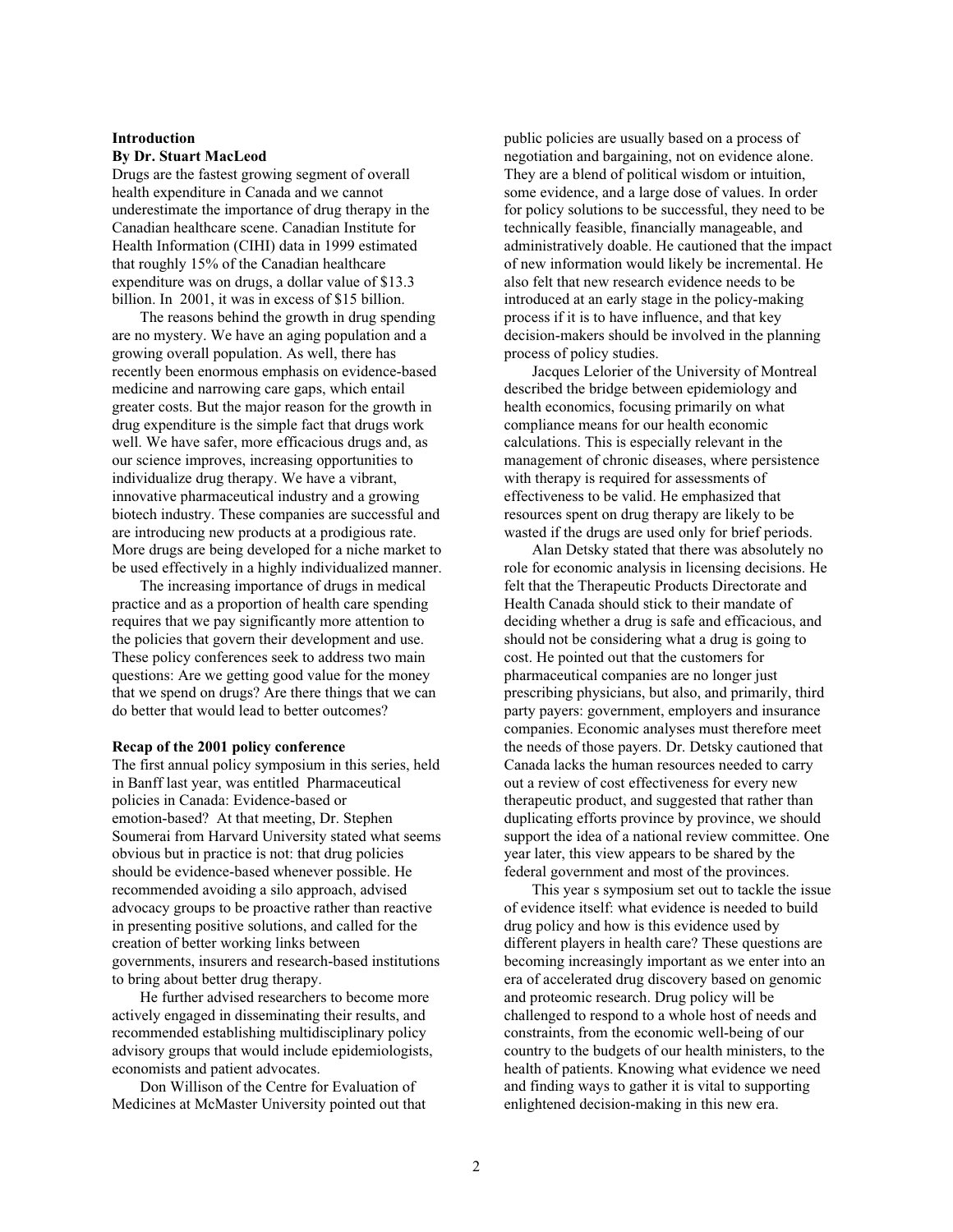## **Building Clinical Evidence to Support Health Policy**

### **By Dr. David Johnstone**

The ICONS project in Nova Scotia is one of the most important examples to date of using health services research in the service of informed policy. The project name describes our ultimate goal: Improving Cardiovascular Outcomes in Nova Scotia. But while ICONS deals specifically with heart disease, its lessons will be applicable to other chronic diseases. Until April  $1<sup>st</sup>$ , 2002, ICONS was a five-year study tracking the heart health of thousands of Nova Scotians. By looking at three of the common and major heart conditions -- unstable angina, acute myocardial infarction, and atrial fibrillation -- we were able to scorecard cardiovascular health in our province. The project involved 32 full time employees and a 76-member steering committee.

### **A living laboratory**

Nova Scotia is a nice laboratory, with only one million people and nine well-defined healthcare regions. Halifax is the only tertiary care and university centre for the province, and people travel there from all other regions for heart surgery. ICONS has a well-oiled network in place, with a study coordinator nurse in each region, backed by a cardiologist who sets the agenda for that region. There is also a family physician and, importantly, a pharmacist involved. The ICONS steering committee does not necessarily control what each region does, but rather sets out a menu of options and an overall goal of improving cardiovascular health.

Regional teams participate in the collection and analysis of data which provides measurements of clinical quality improvement (CQI). That local involvement minimizes the resistance often seen with top-down CQI processes. Today, ICONS has one of the largest databases in the world measuring sequential quality of life. We have learned a lot from what our patients are saying. They consent to very detailed interactive educational events with us, tell us what is on their minds, and we send them information and materials on their cardiovascular health and include them in studies. Before discussing our findings, I will describe what it is we measure, how we measure, what we do with the information, and, notably, what all the stakeholders do with the information.

In order to define interventions to improve outcomes of heart attack, it is important to know the population we are dealing with. Two thirds of heart attack patients are male. One third of heart attacks in Nova Scotia are in people over the age of 80. Heart failure is the most common reason an adult is in

hospital in the province of Nova Scotia and 51% of women with heart failure are over 80. In cardiovascular medicine, we have demonstrated that specialized clinics led by nurse-practitioners are very effective in keeping people with heart failure out of hospital. But given the population, we then need to ask who is going to drive the 83-year old woman to this highly effective clinic. The answer is nobody. The husband died nine years earlier, and she takes nine or 10 drugs a day. So access to even a great innovation such as a specialized heart clinic becomes a problem, and research priorities shift to areas such as tele-homecare, tele-health initiatives, and educational initiatives for the elderly.

We had some help from Quebec colleagues who run an asthma network in making our presentation of outcome ranking more politically acceptable. Rather than presenting regions or health units in order of first to last, our colleagues recommended using cartography, which is now an important presentation tool in ICONS. Among the four regions with the worst heart attack density in Nova Scotia, Cape Breton is roughly four and a half hours from Halifax, and Yarmouth three and a half. If we look at the 90 day cardiac catheterization rates between these regions as an indicator of outcome, we see that about one in two Halifax heart attack victims underwent cardiac catheterization by 90 days, as opposed to half that in these more distant regions. Odds ratios on various factors such as income and education were not found to have an impact. However, female gender, greater age and distance from the tertiary care centre did influence outcomes. Presenting these treatment patterns by using different colors appears to be more helpful than using a numerical rank.

### **Measuring improvements in care**

Medication use was monitored every quarter before and after ICONS started feeding quality improvement information back to the regions. For acute myocardial infarction, aspirins, beta-blockers, ace inhibitors, and the statins are the big four evidence-based therapies. Appropriate prescription of aspirin reached levels comparable to those seen in the major US Infarct networks. There was also tremendous growth in the use of beta-blockers, which are inexpensive and keep people out of hospital. But perhaps as important as our actual results, the ICONS process resolves some of the key problems we face in getting evidence into policy making. Decision makers are aware of our research because they participate in two steering committee meetings a year where we examine what was learned in the past year and set priorities for the following year. Skepticism about the evidence is minimized because all parties participate in its collection.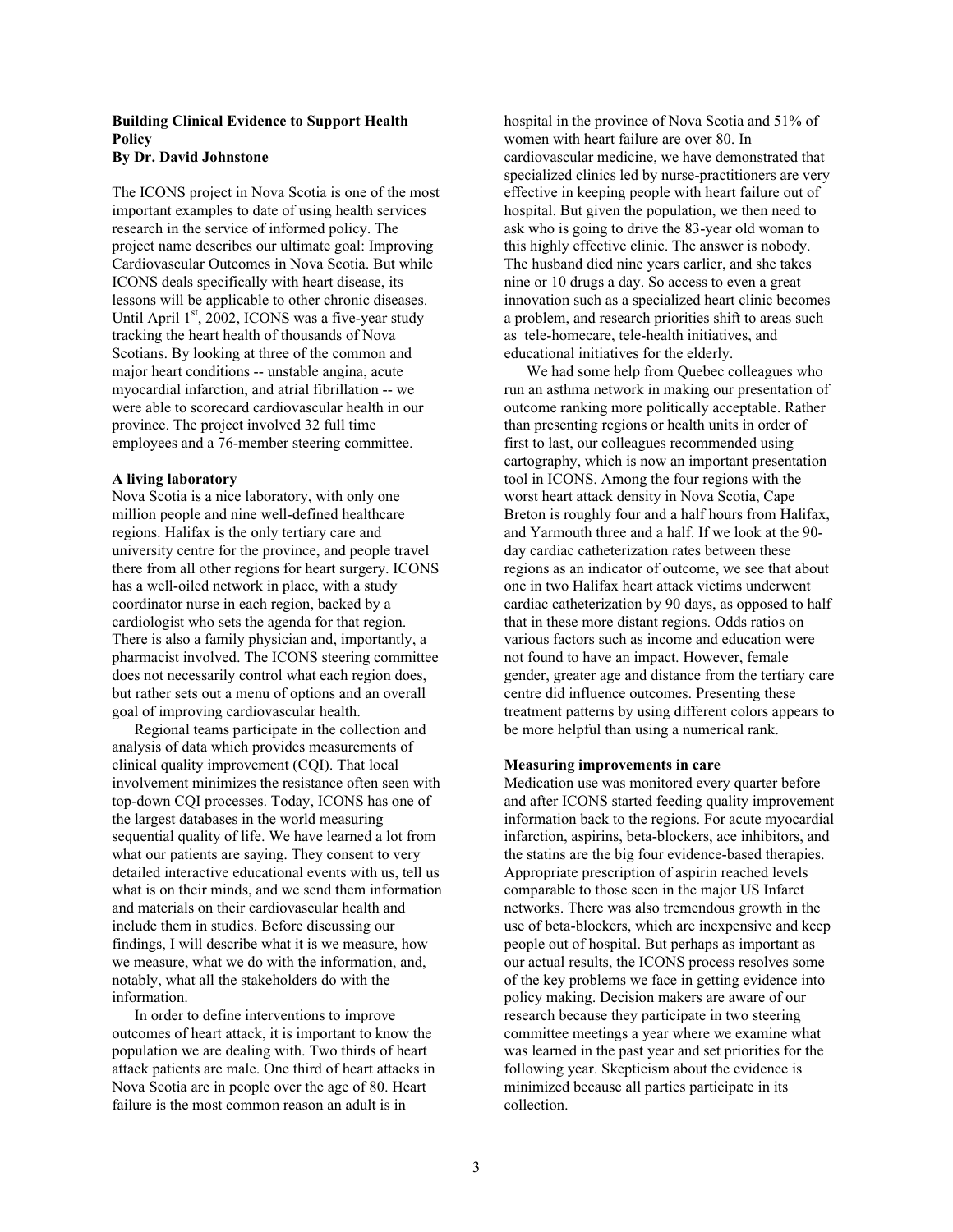Poor screening or diagnosis is an under-recognized part of the care gap in cardiovascular care, as was attention to comorbidities. ICONS nurses in the regions scoured the charts of heart attack victims. In 50% of the cases, the word cholesterol was never mentioned. Also seldom mentioned was diabetes, which will radically alter the treatment of a heart attack victim. Poor prescriptions were also a problem with many patients leaving hospital on a low dosage of drugs.

Drugs bring enormous benefit to cardiac patients. While people are quite comfortable describing as efficacious a drug producing an absolute risk reduction of 1%, the statins in real world use bring a 2% improvement at one year, which jumps to 7% at 2 1/2 years. The reduction is even more profound with ACE inhibitors, which produce a staggering 18-20% absolute risk reduction at 2 1/2 years. These sorts of numbers are very important but they also raise some concerns. The number of drugs prescribed a heart attack victim upon discharge has risen between 1997 and today by a p value of .001, while the drop in mortality has a p-value of .56, not statistically significant. While it is possible that we simply have not followed people long enough, we should, according to clinical trial results, be seeing much more significant improvements in mortality. We have initiatives underway to try to get physicians to understand how patients take their drugs and what alternative therapies they may be taking as well in hopes of explaining this discrepancy.

We are now trying to address some of the problems and inadequacies the ICONS process has revealed. We are addressing the non-documentation of co-morbidities by implementing standardized discharge summaries so that it is impossible to send a heart attack victim home in Nova Scotia unless their cholesterol result is documented. We have been able to secure beds at tertiary care centres for heart patients from the regions. We have provided extensive education for both healthcare providers and patients. Cardiovascular disease is the largest program in the province and yet there was no coordinated approach to care. Over two years we negotiated with the Department of Health for a provincial program that would build on ICONS, and as of Spring 2002 that has been put in place. It will create a central surveillance system that will support the important disease management and academic obligations of the ICONS group. But we will also deal with developing standards, deciding what we are going to scorecard in policy and allocation issues around cardiovascular health. In the next year, we hope to develop province-wide standards for how long somebody should wait for bypass surgery and how long someone should wait to see a specialist. We hope to improve access to all our diagnostic areas and improve risk factors through efforts such as lipid management. In the treatment areas, we will address the medication burden: if 12 or more drugs are being taken by a patient, then possibly, evidence-based therapies may cease to work. Lastly, we will work to identify dangerous practices in the management of heart patients.

*Dr. David Johnstone has been a Faculty member of Dalhousie University since 1978, as well as a member of the Division of Cardiology in the Department of Medicine. At present, he is a Professor of Medicine at Dalhousie University. He served as Head of the Division of Cardiology at Dalhousie University and the Chief of Cardiology at the Queen Elizabeth II Health Sciences Centre from 1990 to 2000.*

*Dr. Johnstone chaired the 1993 Canadian Cardiovascular Society Consensus on the Diagnosis and Management of Heart Failure. He is currently Vice President of the Canadian Cardiovascular Society. He was a Principal Investigator for the NHI Studies of Left Ventricular Dysfunction (SOLVD) Program. His general research interests include Clinical Trials and Health Service research/Outcomes studies. He is Chairman of the Improving Cardiovascular Outcomes in Nova Scotia (ICONS) Project Steering Committee. He served as Chair of the Canadian Cardio/Cerebrovascular Research Advisory Council 2001-02.*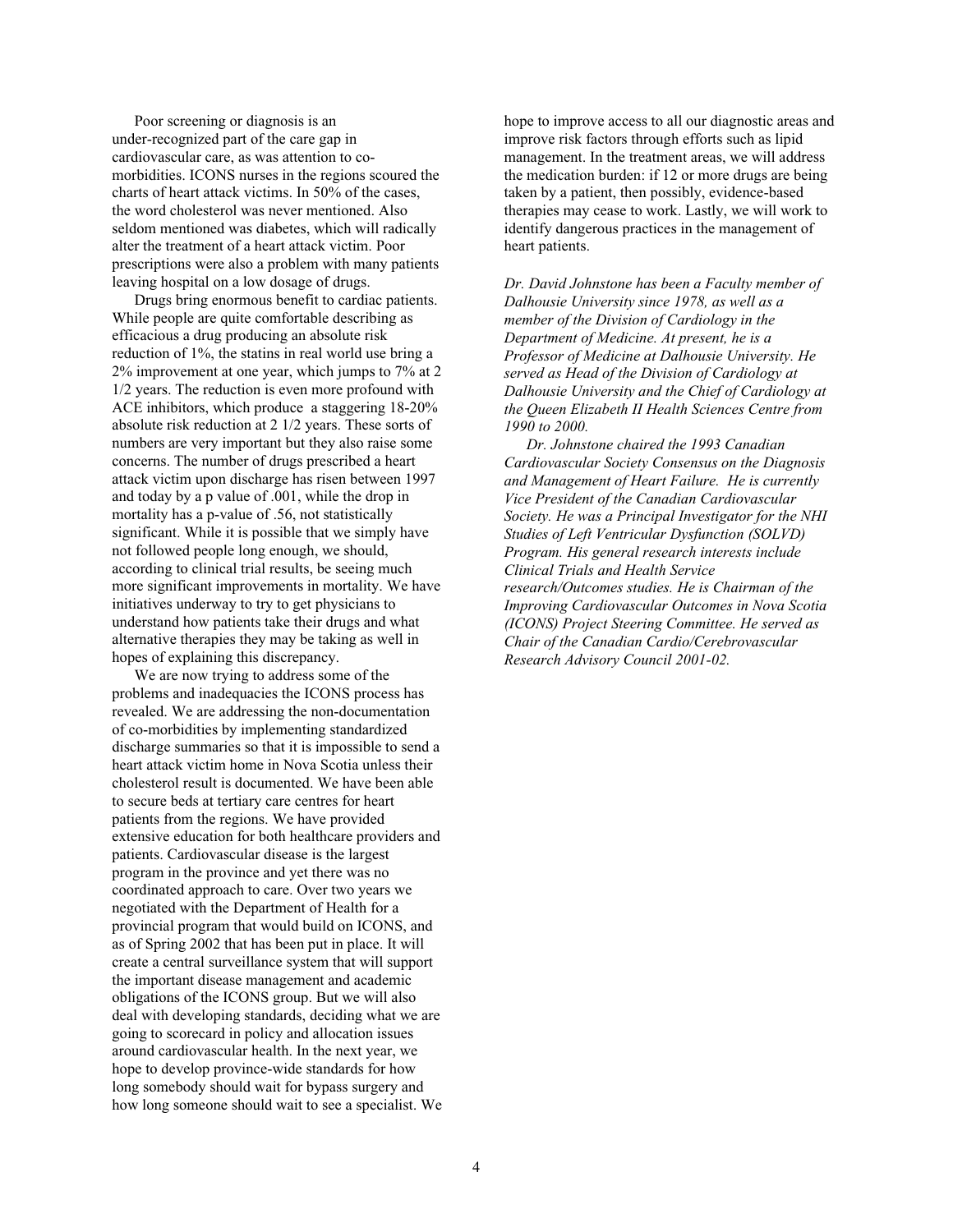### **Pharmacy practice research to optimize drug therapy By Dr. Lisa Dolovich**

Pharmacy practice research seeks to inform and understand pharmacy and the way in which it is practiced. If we look at the evolution of the practice of pharmacy over the last century, as described by Dr. Charles Hepler from the University of Florida, we see that until about 1940, pharmacists were generally manufacturers of medicines in their pharmacies. At that point pharmacists really did individualize medicines to the patients they cared for. From 1940 to 1970, the practice of pharmacy evolved to concentrate on the science of how drugs were made and how drugs exerted their actions. Pharmacy education focused on pharmaceutics, medicinal chemistry, pharmacology, and other types of science. Drug focused education resulted in pharmacists who were very knowledgeable in the scientific aspects of drug therapy but less skilled in applying their knowledge to resolve clinical problems faced by individual patients. Pharmacies and pharmacists then became more of a channel of distribution for the pharmaceutical industry as more and more drugs became pre-packaged.

Beginning around 1970, pharmacy practice moved into the era of patient care. The information age and the explosion of new drug therapies available in the marketplace meant that patients, physicians, and pharmacists faced the new challenge of evaluating multiple drug therapy choices, sifting through vast amounts of therapeutic information, and understanding how to minimize the risks when multiple drug therapies were taken together. These challenges led pharmacists to refocus their practice to clinically-oriented activities. Pharmacists began the patient care era by providing drug information, developing patient medication profiles, first manually and then by computer, and monitoring to reduce the risks of adverse drug events. Pharmacists have extended their practice over the past 30 years to become more proactive in optimizing therapeutics.

#### **Where do pharmacists fit in?**

Studies have shown that various places in the medication use process can be targeted with interventions that can optimize drug therapy. Pharmacists are well positioned to participate in these interventions. A simplistic version of the medication use system can be said to incorporate all of the steps of drug therapy. The first step is the assessment phase. In this phase, the patient develops and recognizes that they have the signs and symptoms of a medical problem. Then the patient visits their physician and the patient and physician exchange

information about the signs or symptoms and treatment options available. The physician performs a complete medical assessment by gathering all of the needed information from the patient. In the second phase, decision making, the patient and physician deliberate about the therapeutic options, decide on therapy, and devise a management plan. Drug therapy is prescribed, and the patient goes to a pharmacy and has the drug therapy dispensed. In the third phase, maintenance, the patient is monitored and followed up to determine if the initial problem has been resolved and if new problems are occurring.

There are many types of intervention to optimize therapeutics including educational outreach, academic detailing, use of opinion leaders, patient focused interventions with specific recommendations and ongoing feedback to physicians. Davis et al (1995, 1999) has shown that multifaceted strategies are more successful than a single strategy and the most effective interventions are ongoing and individualized to the patient's situation. Pharmacists are well positioned to participate in many stages of this drug therapy process. Given the multifaceted nature of successful strategies, the incorporation of pharmacist-directed interventions into the medications use system should complement interventions carried out in other ways in the system.

In the last few years, Don Willison, myself and other colleagues at McMaster University have been examining potential roles for pharmacists. We have studied this topic from a theoretical perspective, using qualitative interviews, and by conducting mailed and telephone surveys to a random sample of patients, physicians, and pharmacists. This work allowed us to identify the following roles that patients, physicians and pharmacists felt were currently acceptable pharmacy practice:

- a quality assurance role, where pharmacists would examine a prescription after it has been written to ensure it met the standard of practice;
- a drug information consultant to a physician;
- a co-deliberator with a physician about drug therapy choices for a specific patient;
- a patient educator about drug therapy;
- a substitute deliberator (replacing the physician) for drug decisions if the pharmacist knows the patient;
- a consultant who performs comprehensive medication assessments at the request of the physician to assess whether the patient is taking an optimal drug regimen;
- a co-deliberator with the patient and physician if there are some complicated decisions to be made and all three parties would benefit from each other s expertise.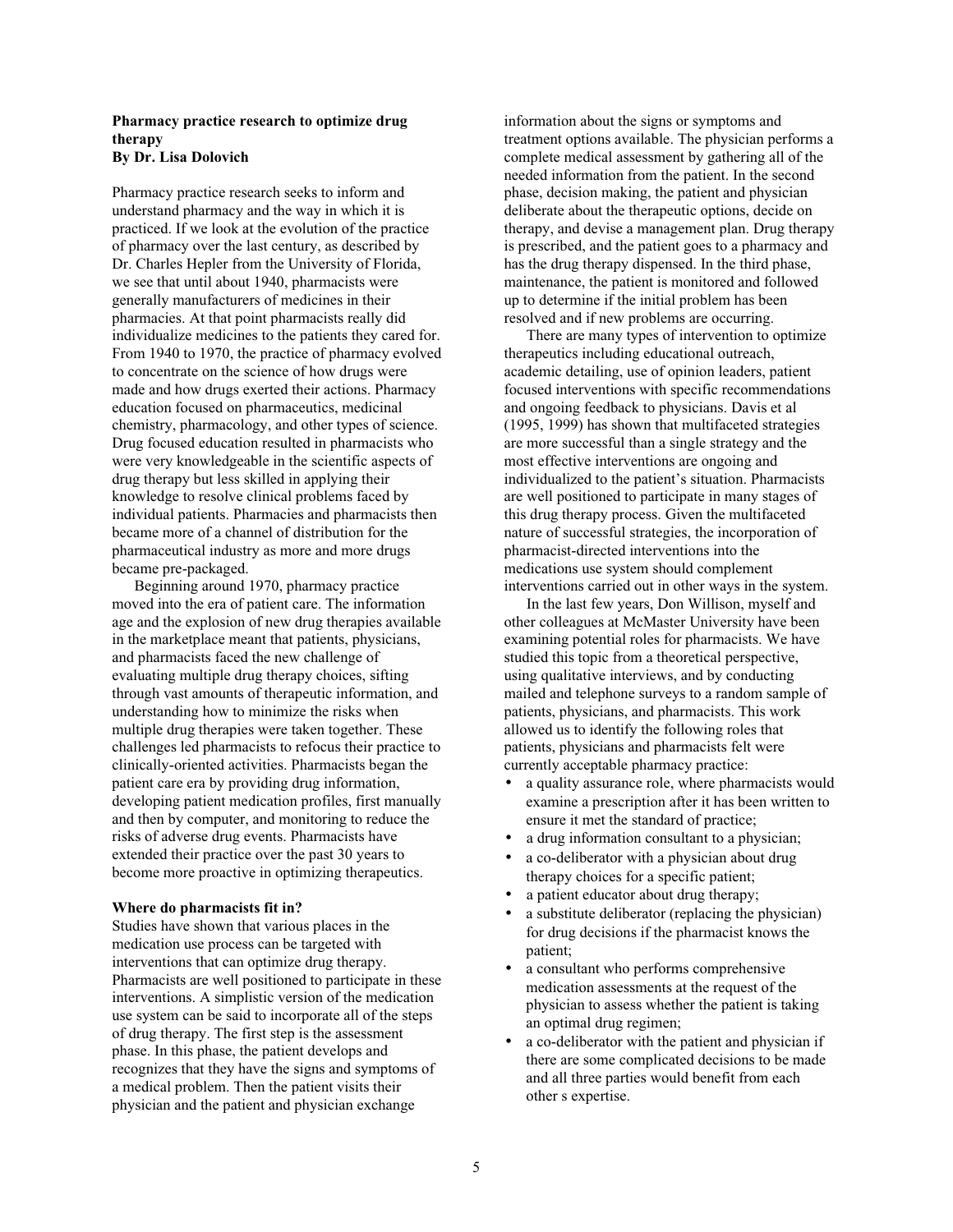Our surveys found that patients and physicians preferred that pharmacists collaborated with physicians and patients and did not make drug related decisions or recommendations independent of physician consultation. The potential roles identified in our study map onto almost every part of the medication use process described earlier.

**Accumulating evidence on pharmacy practice** The Canadian Pharmacists Association database of Canadian pharmacy practice research is compiling, on an ongoing basis, a list of pharmacy research studies being conducted in Canada. There are now 51 studies, conducted between 1993 and 2002, listed in the database, most of which have been carried out in community pharmacies. A Cochrane review conducted by Beney *et al* (2002) reviewed 25 studies conducted between 1966 and 1999, involving more than 40 pharmacists and 60,000 patients. When the review evaluated the effect of pharmacists versus other healthcare professionals in providing care to patients, the one study reviewed found that pharmacist care actually increased the scheduled number of healthcare services that patients used, but without producing a decrease in hospital and emergency admissions. Six studies of pharmacist intervention versus usual care (no pharmacist) found that pharmacists decreased non-scheduled health services and decreased the number of specialty physician visits. In 10 of 13 studies evaluating patients with targeted medical conditions such as asthma or heart failure, pharmacist care produced improvements in the measurements related to the targeted conditions. Pharmacists were also able to alter physician prescribing practices in 11 of 13 studies. In the four studies that measured quality of life (using the Medical Outcomes Short Form 36 [SF-36]), no change attributable to pharmacist care was found.

A number of large studies have been published that examine pharmacy practice since 1999 when the Cochrane review was done. A European study conducted by Bernten *et al* (2001) evaluated 2,500 geriatric patients in community pharmacies from seven different countries. This study found that a pharmacist providing a comprehensive assessment of medication regimens improved patient satisfaction and symptom control, but produced no difference in quality of life, hospitalizations, or processes of care. Grymonpre et al (2001) conducted a study at the University of Manitoba in a community-based healthcare clinic in geriatrics. She found that 952 issues were identified by the participating pharmacist for the 135 patients enrolled in the study. At follow-up, 29% of these issues had been partially or completely resolved. The most common issues

identified related to adverse drug reactions. No differences were observed in evaluation measures such as self-reported symptoms or processes. Another study conducted by Krska *et al* (2001) of geriatrics patients in a general medicine setting found that about 40% more issues were resolved in the intervention group compared with the control group. These were drug-related issues, such as adding medication, stopping medication, and changing medication. But again, no differences were seen in the other measures such as quality of life, health services utilization or medication cost. University of Alberta researchers led by Karen Farris recently published a pharmaceutical care intervention study with geriatric patients in community pharmacies. Pharmacists in the intervention group identified a mean of 3.9 drug related problems per patient. This study also found an improvement in some elements of patient satisfaction, such as evaluation and goal-setting, and expectations that pharmacists would communicate with physicians about the patient s medication. But again, no differences in quality of life or self-reported patient adherence were found.

The Seniors Medication Assessment Research Trial (SMART) study, conducted at McMaster University by John Sellers from the Family Medicine Department, Connie Sellers, a pharmacist affiliated with the University of Toronto and others at McMaster, including myself, examined a pharmacy practice model aimed at optimizing medication use among seniors. This clustered, randomized control trial was similar in design and scope to many of the studies described above. Forty-eight physician offices participated in the study. Twenty-four expanded role pharmacists visited were partnered with the half (24) of the physician offices which were randomized to the intervention arm of the study. Each pharmacist assessed approximately 20 patients at the physician office they were paired with. The patients were all over the age of 65 and they were randomly chosen from all the rostered patients over 65 at that physician s office. The pharmacist intervention consisted of a number of components. The pharmacist conducted a medical chart review, met with the patient, completed a consultation letter, reviewed their recommendations in person with the family physician, followed up with the patient and then followed up with the family physician on the status of recommendations three months after the initial pharmacist consultation. Outcomes were measured five months after the initial pharmacist consultation with the patient.

Approximately 900 patients were included in the study, with a mean age of 74 years. The majority of patients were women, and patients were on a mean of eight different medications and 12 units of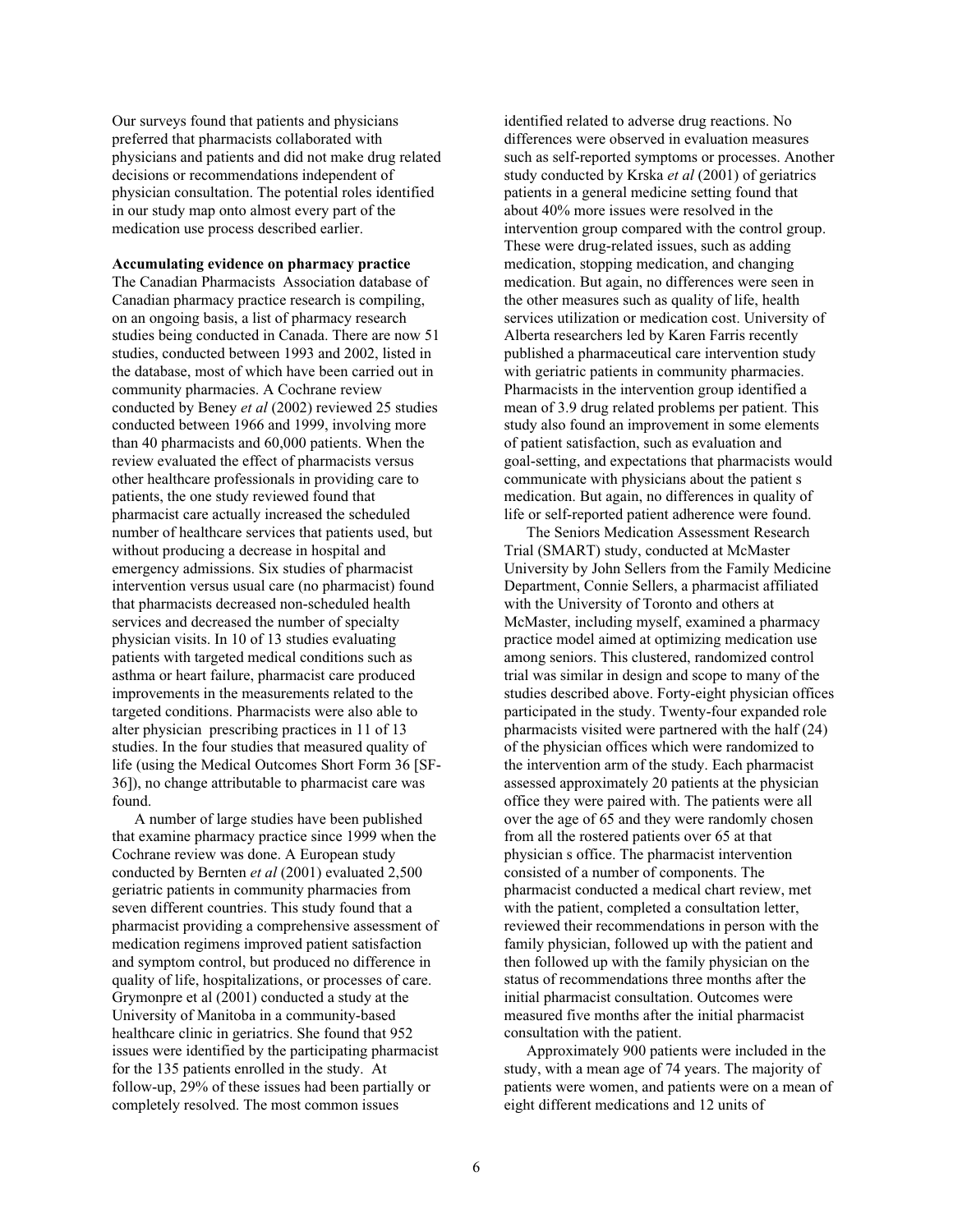medication per day. The pharmacists in the intervention group were able to identify 1,093 drug-related problems. Physicians intended to implement recommendations related to 837 of those 1,093 problems and physicians had actually implemented 790 of these recommendations at the three-month follow-up visit. A mean of 2.8 problems were found per patient, and 88% of patients had at least one drug-related problem. The most common problem that was found in the intervention group (this information is not available for the control group) was that patients required a drug but were not receiving it. At five months, no differences were found in the units of medication patients were taking per day, the number of medications patients were taking per day, satisfaction or quality of life. As well, no differences were found in overall costs from a health system perspective. Patient health and cost outcomes will be measured after an additional 12 months has passed (i.e. 17 months after the initial pharmacist consultation) to help determine whether the absence of effects found in this study was because the time frame of five months was too short to generate any meaningful changes in health in this population of complex elderly patients.

Other pharmacy practice studies focusing on pharmacist interventions directed at geriatric patients with a range of medical conditions have produced results similar to those described above (Volume C, 2001; Zermansky A, 2001; Granas A., 1999; Ellis S, 2000). While the group of studies already described have focused on generic interventions in geriatric patients, another set of pharmacy practice research focuses on with disease-specific interventions. The Study of Cardiovascular Intervention by Pharmacists (SCRIP) study, conducted by Tsuyuki *et al* at the University of Alberta, was a multi-centre randomized trial designed to determine the effect of a program of intervention by community pharmacists working with patients and their primary care physicians on cholesterol risk management in patients at high risk for coronary heart disease events. Patients were randomized to the pharmacist intervention or to usual care in 54 community pharmacies in Alberta and Saskatchewan. The intervention consisted of educating patients on cardiac risk factors, and encouraging them to see their primary care physician for a risk factor assessment. Measurement of the study outcomes occurred after 16 weeks. Pharmacists could conduct interim visits by telephone or in person to reinforce education, interventions, at the desired endpoints.

The SCRIP study found that the pharmacist intervention produced statistically significant results in favour of the intervention group for the combined endpoint of the performance of a cholesterol panel

measurement, a new prescription of a cholesterol-lowering drug, or a dosage increase of cholesterol medication. Improvements in each of the individual components of the primary endpoint were also highly statistically significant.

Other disease-specific pharmacy practice interventions have been studied and have produced improvements for patients who received a pharmacy care intervention. Gattis *et al* (1999) found a statistically significant reduction in all-cause mortality and heart failure events in the groups who received intervention from a pharmacist who provided education about heart failure to patients and suggested alterations to their drug therapy. As well, Herborg *et al* (2001) found that pharmacists' interventions increased the use of inhaled cortical steroids and decreased the use of beta-agonists in patients with asthma (although it is important to note that while this study had a control group, it was not randomized like the other studies described above).

These various studies tell us that patients have unresolved drug-related problems that pharmacists are able to identify. Pharmacists can make recommendations that physicians agree with and implement. However, the effects of pharmacist intervention on patients' clinical outcomes are mixed. The lack of substantial effect on clinical outcomes may be because the large changes in clinical outcomes are difficult to attain in the complex geriatric patient populations involved in these studies, or it could be that the measurement instruments used are not responsive to change. It also seems that disease specific studies are better able to demonstrate clinically meaningful changes for patients compared with studies using a generic pharmacist intervention applied across disease states.

### **The impact of pharmacy practice research on policy**

It is useful to examine a framework of knowledge utilization to better understand the impact of pharmacy practice research on policy. The six stages of knowledge utilization proposed by Knott and Wildavsky, and modified by Landry (1999) are the following: transmission, cognition, reference, effort, influence, and application. Examples of how pharmacy practice research has instigated policy initiatives fall into three categories: standards and policy statements, legislation, and reimbursement for pharmacists to provide clinical services.

In 2000, the Ontario College of Pharmacists reissued their standards of practice. The first standard was enhanced to state: The pharmacist, using unique knowledge and skills to meet a patient's drug-related needs, practices patient-focused care in partnership with patients and other health care providers to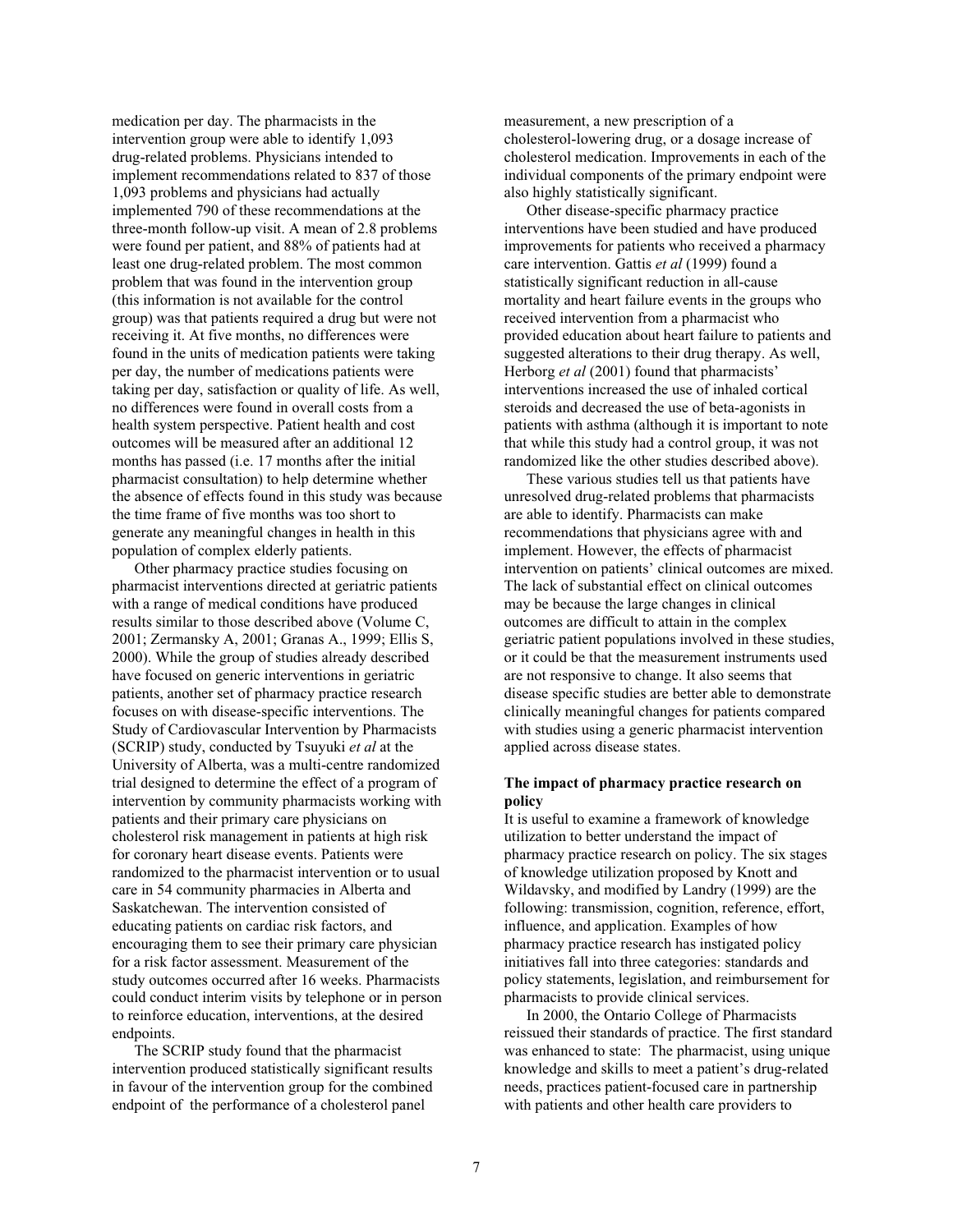achieve positive health outcomes and/or maintain or improve quality of life for the patient. This standard has been operationalized so that pharmacists are now expected to ensure that appropriate patient information is gathered and recorded to establish a profile that permits patient-focused care. Pharmacists are expected to evaluate the patient s drug therapy when information is available, and if potential or actual drug-related problems are identified, the pharmacist is expected to determine appropriate therapeutic options to solve or prevent them. These are now the operational standards to which pharmacists are held minimally accountable across the country.

Another example of recent policy is the 1996 joint policy statement of the Canadian Medical Association (CMA) and the Canadian Pharmacists Association (CPA), entitled Approaches to Enhancing the Quality of Drug Therapy. This policy statement makes explicit references to the benefit of collaboration between physicians to optimize drug therapy. In 2002, the American College of Physicians and the American Society of Internal Medicine released a statement on the pharmacists' scope of practice that outlines how the medical and pharmacy professions can work together to enhance patient safety and quality of care.

Legislation was introduced in 2001 to the United States Congress to amend the Social Security Act and place pharmacists on the list of health care professionals classified as health care providers. This legislation, if passed, would enable pharmacists to bill for high-level patient care services provided to Medicare beneficiaries. Although it was set aside in the wake of the September 11 tragedy, similar legislation is now being considered.

Finally, reimbursement policy determines how we compensate pharmacists for their clinical services. Quebec allows pharmacists to bill the provincial drug plan for providing a pharmaceutical opinion on improving drug therapy or for a refusal to fill a prescription. The Canadian Forces programs of the Department of National Defense also recently adopted that program for the members of the Canadian Armed Forces, adjudicated through Atlantic Blue Cross. The Canadian Forces has also implemented a program to provide over-the-counter (OTC) drugs to Canadian Forces members for free if they undergo an assessment for the OTC medication by a pharmacist. There are a number of third-party pilot projects across Canada that will reimburse pharmacists for activities such as trial prescriptions or cognitive services. There are also efforts underway to integrate pharmacists as clinical care providers in primary care networks.

These examples of policy show how pharmacy

practice research has been cited in the justification for policy statements (the reference stage of knowledge utilization), has been used to generate standards of practice for pharmacists (the effort stage of knowledge utilization) and has been used to create legislation and reimbursement programs related to patient-centred pharmacy practice (the application stage of knowledge utilization). Future issues that may result in new programs or policies related to prescribing by pharmacists and pharmacist reimbursement for follow-up of new prescriptions to help prevent drug-related morbidity and mortality.

*Dr. Lisa Dolovich, PharmD is a scientist at the Centre for Evaluation of Medicines (Father Sean O'Sullivan Research Centre) and an Ambulatory Care Pharmacotherapy Specialist at St. Joseph's Hospital in Hamilton. She is an Assistant Professor at the Faculty of Pharmacy at the University of Toronto and an Assistant Professor in the Department of Family Medicine at McMaster University.*

*Dr. Dolovich conducts research in the areas of pharmacy and physician practice, health care systems, patients view about medications, and therapeutics. Dr. Dolovich leads the Team for Individualizing Pharmacotherapy in Primary Care for Seniors (TIPPS). In 2001 Dr. Dolovich was recognized with the Piafsky Young Investigator Award by Canadian Society of Clinical Pharmacology and as the Preceptor of the Year by the Doctor of Pharmacy Program at the University of Toronto.*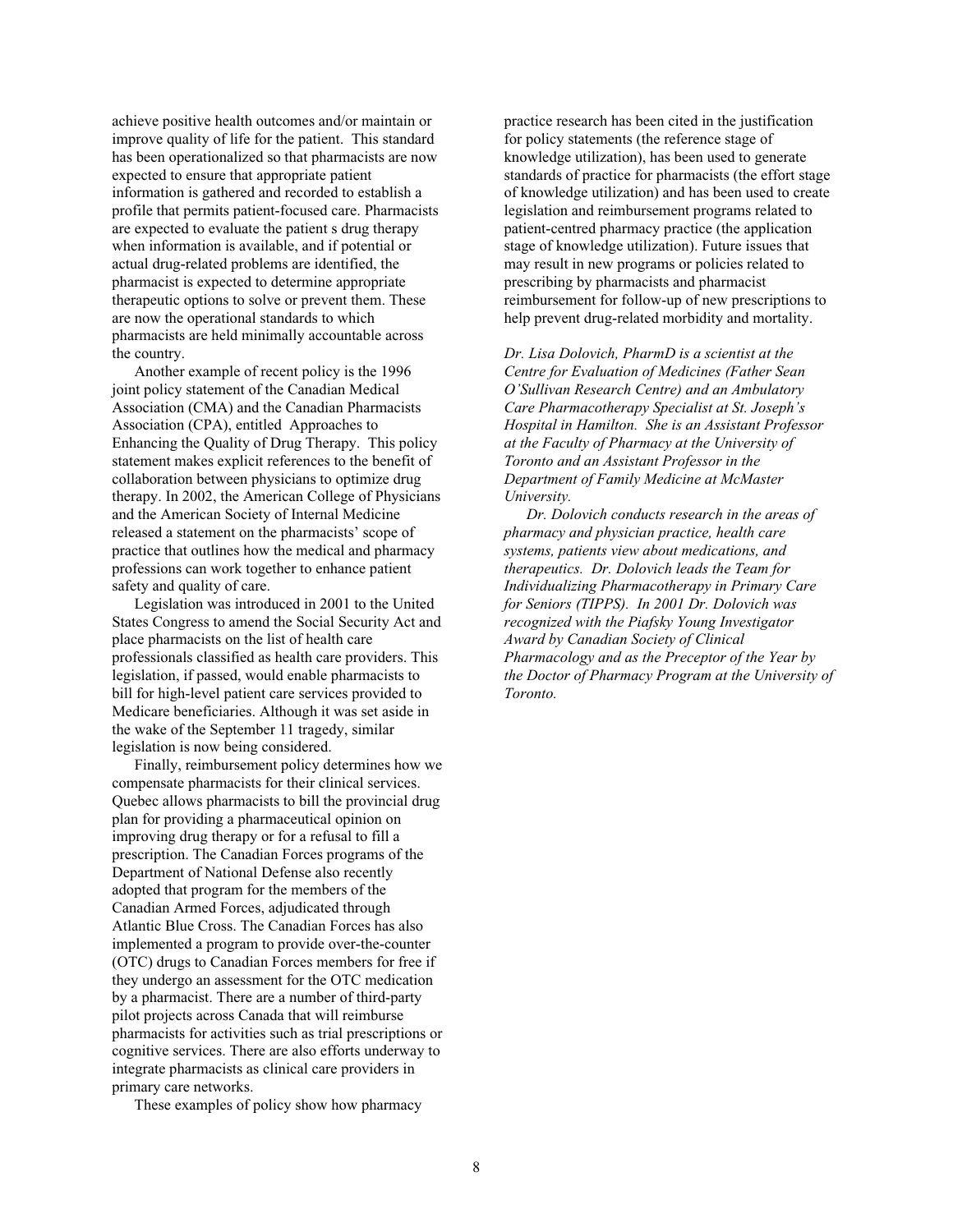### **The impact of new drugs on health and economic growth: The econometric evidence By Dr. Frank Lichtenberg**

For the past eight years, I have been studying the contribution of new drugs to health and economic growth in the US. My key finding is that the aggregate benefit to society of new drugs exceeds their costs. That may sound obvious to some people, but others find the statement very controversial. I do not study particular drugs or even particular diseases, but rather the aggregate effects of drug innovation in general. I try to identify three types of benefits. The pocketbook effect is the effect on overall medical expenditures, and there is strong evidence that the use of new drugs actually decreases overall medical expenditures. New drugs also reduce limitations on work and other activities, and they increase longevity. Therefore, policies that reduce the number and availability of new drugs may deprive society of these benefits and ought to be considered very carefully. Policies affect both the incentives to develop new drugs and the probability that they will be used.

Economists believe that product innovation is extremely important. Grossman & Hellman published a book about 10 years ago in which they argued that innovative goods are better than older products simply because they provide more product services in relation to their cost of production. That is, new goods cost more than old goods but the quality difference is more than worth the price difference. Similarly, Bresnihan and Gordon published a book in which they argued that new goods are at the heart of economic progress. If we want to understand why people are economically better off today then they were 50 or 100 years ago, the main reason is new goods. Not just a greater quantity of goods, but better quality goods. The pharmaceutical industry is one of the most research and development (R&D) intensive industries in the economy. It has a greater propensity to generate new goods than almost any other industry. R&D expenditure as a percentage of sales in pharmaceuticals is over 10%, compared to 3% for the average industry. Even the computer industry spends much less on R&D than the pharmaceutical industry.

The key hypothesis I try to examine in my research is that, all other things being equal, a person's health is an increasing function of the vintage of the drugs he or she consumes. I hypothesize in general that new drugs are of higher quality than old drugs in the same therapeutic class. I try to investigate that hypothesis in a variety of ways. These studies are all based on large, comprehensive government databases, many of which contain

several decades of information on drug utilization, mortality, and medical costs for the US population. I study this at several different levels of aggregation: at the patient level, at the condition level, and at the national level.

I look at the dollars saved, in terms of overall medical expenditure for a patient, by replacing old drugs with new drugs for given diseases. I control for potentially confounding factors that could be correlated with the age of the drug, such as the age of the patient, sex, race, education, income, diagnosis, insurance status, disease duration, and number of co-morbidities. To illustrate the methodology, suppose we observe two 70-year old white high school graduates. Both have an income of \$40,000, and are covered by Medicare and private insurance. They are both taking an anti-arrhythmic medication for a condition they have had for 12 years. This is the extent to which I can standardize with these databases. One of these people is taking a drug approved by the FDA in 1950 and the other is taking a drug approved in 1995. I want to compare the outcomes and expenditure of these two individuals, controlling for all the other factors.

Essentially, what I find is that newer drugs are associated with lower total medical costs and fewer lost work-days. In fact, the reduction in medical expenditures from using a newer drug is almost four times greater than the added cost of the new drug. That means that if we replace a prescription for a 15-year old drug with one for a five-year old drug, drug expenditure would increase by \$18. But the switch to the newer drug reduces the use and cost of medical services including hospital stays, office visits, home healthcare, and outpatient visits. The estimated reduction in non-drug medical costs is \$71 compared to the \$18 increase in drug cost. Much of that savings comes from reduced hospital care. Switching from the old drug to the new drug reduces expected hospital admissions by about 6 per 1,000 people or .006. This sounds like a small number but the average cost of a hospital admission is \$8,000, and that multiplied by .006 is \$48, which is more than the \$18 additional cost of the new drug. Most of the savings I found in that study came from a reduced number of hospital admissions, but there were additional savings from reduced length of stay.

I have updated that study using more recent data, which has enabled me to expand the sample up through 1998. The new estimates suggest that the savings may be even larger. They indicate that use of the newer drug -- which costs \$18 more -- reduces other medical costs by about \$130, on average. The reduction in medical costs incurred by just one payer, Medicare, exceeds the increase in drug costs. An increase in drug expense associated with the newer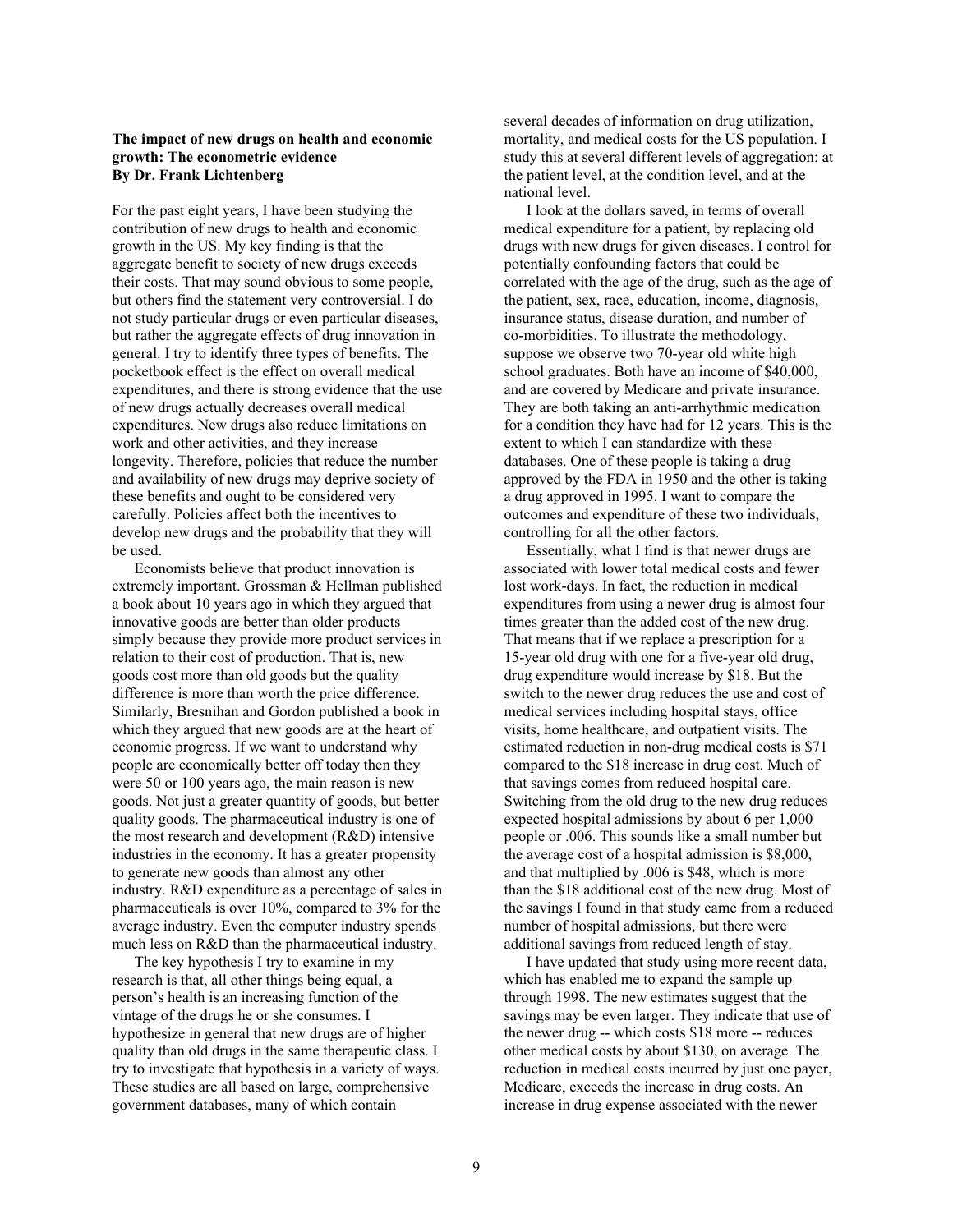drug of \$18 brings a reduction in hospital expense of about \$80, as well as reductions in office visits and in home healthcare, etc. The savings appear to be quite substantial.

The second type of benefit is the reduction in limitations on work and other activities, also known as quality of life or employee productivity. When we talk about economic prosperity, the most commonly used measure is output per person. Output per person depends on several factors, not only output per hour worked but also hours worked per employed person and the employment rate the probability that someone in the working age population can be employed. I hypothesize that new drugs will affect all three of these variables. In particular, new drugs may enable people who would otherwise be chronically ill to work, and may result in reduced work loss days. This is no small problem in the US: 8% of people aged 45 to 54 say they are unable to work due to illness or disability. About eight or nine million people aged 18-65 say that they are unable to work due to illness or disability. New drugs become very valuable to the extent that they enable this population to become productive.

### **The impact of new drugs on mortality: the case of HIV and orphan diseases**

The third major area in which I have tried to study the impact of new drug utilization is longevity. I have completed two case studies, one in HIV and the other in orphan drugs, where there were large, sudden increases in the number of drugs on the market. I have also studied this issue in a more comprehensive way using data for all diseases. 1987 was the first year in which the Centers for Disease Control listed HIV as a cause of death. There was a very dramatic, steady increase in HIV mortality up until 1995, followed by an equally dramatic reversal. My hypothesis was that the development, FDA approval, and use of new HIV drugs played an important role in this dramatic reduction in mortality, and I looked at aggregate data to support it. The US FDA keeps very precise information about every drug on the market for a given disease, making it possible to identify all the drugs approved with HIV as an indication. Aside from a few very old drugs that are currently used for the treatment of HIV, most the HIV drugs currently in use started to come on line in the late 1980s, with a real acceleration starting in 1995. Between 1987 and 1993 only four HIV drugs were approved, at a rate of 0.6 drugs per year. But in the following five years there were 10 HIV drugs approved, or two drugs a year.

The trend in the introduction of new drugs over these years closely mirrors the trend in mortality, with a very similar turning point. Based on regression of the relationship between the number of HIV drug approvals and the reduction in HIV mortality, I estimate that the annual number of HIV deaths is reduced by about 6,000 per year for each additional HIV drug approval. This confirms other more micro evidence about the role of new drug approvals in the decline in HIV mortality.

The other case study involved the Orphan Drug Act. US Congress passed this Act in 1983 to promote the development of products that demonstrate promise for the diagnosis and/or treatment of a rare disease or condition, which was later defined as one that affects fewer than 200,000 Americans. The market responded strongly to the Act: in the decade before its introduction, there was only one drug for orphan diseases approved per year. But in the 15 years after the Act there were 12 new drugs per year, which represents a twelve-fold increase in the rate of innovation. I wanted to see what effect this had on health outcomes. I measured mortality from rare diseases using standard mortality data, and contrasted that with mortality from common diseases. In this analysis, I defined a rare disease as an ICD-9 disease that caused less than 5,000 deaths per year. In the decade prior to the Orphan Drug Act, that is, between 1970 and 1980, mortality from rare diseases increased at roughly the same rate as mortality from common diseases. But if we continue the comparison well beyond the Act's institution, to 1995, we actually see a sharp decline in mortality from rare diseases while mortality from common diseases continued to increase. The relative risk of dying from a rare disease fell dramatically, and that was presumably in response to the availability of orphan drugs as they came down the pipeline. One lesson to derive from the Orphan Drug Act is that creating incentives for innovation does in fact matter. It affects the amount of innovation, which, in turn, affects health and economic wellbeing.

#### **The impact of new drugs on longevity**

The next study was more comprehensive, asking in very general terms whether new drug approvals have a real and important effect on mortality in general. I first looked at data on longevity for all diseases over the period 1979 to 1998. The mean age at death increased by about three or four years. So people were dying four years older in 1998 than they were in 1979. But longevity gains vary quite a bit across diseases. There are a few remarkable cases in which mean age of death actually went up by 18 years over that period. And there are a few diseases where mean age of death actually declined. I wanted to know what explained the variation across diseases. A data source called the National Drug Data File allowed me to identify all of the drugs indicated for treatment of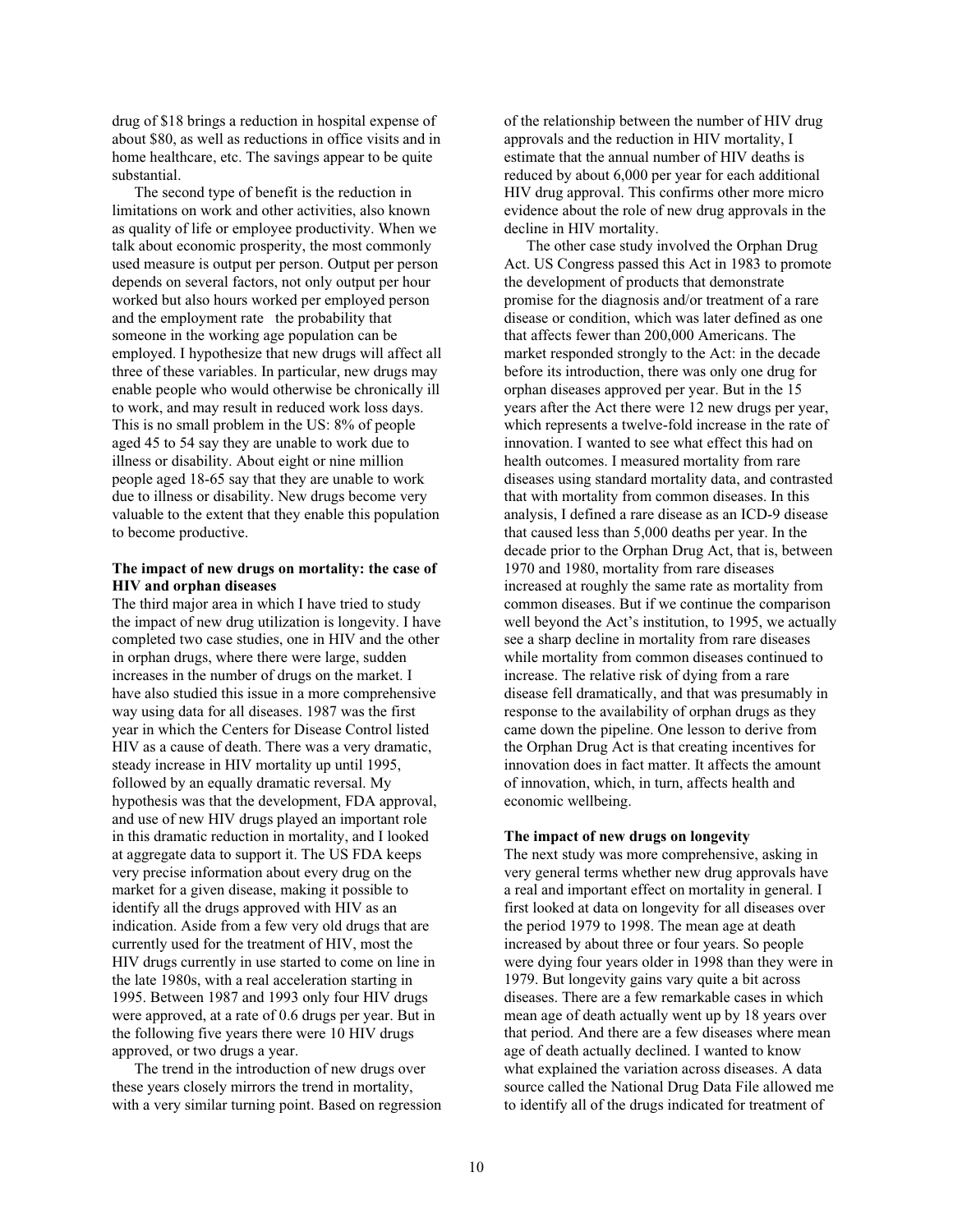different conditions, whether tuberculosis or hypercholesterolemia. I included some unlabeled indications, following the American Medical Association's Council on Scientific Affairs statement that unlabeled uses are very important, that the prevalence and clinical importance of prescribing drugs for unlabeled uses are substantial, and that prescribing drugs for unlabeled uses is often necessary for optimal patient care.

There is considerable variation across diseases in the extent and timing of increases in the stock of available drugs. For example, disorders of the thyroid gland and disorders of other endocrine gland are right next to each other in the disease classification. But when we look at the number of drugs available to treat each condition in each year as a percent of the number of drugs available to treat that condition in the initial year of 1979, we see some important differences. Between 1979 and 1984, the number of drugs available to treat thyroid disorders increased by about 30%, after which it remained constant: there were no new drugs for treating thyroid disorders after 1984. Drugs to treat endocrine disorders were slower off the mark, but ultimately there was a 50% increase over this period in the number of drugs available to treat endocrine disorders. By exploiting this variation in the rate of increase in the number of drugs available to treat different diseases, we can examine whether these rates are related to changes in mortality at the disease level.

I distinguished in this analysis between priority review and standard review drugs as defined by the FDA. Priority review drugs are those that in the opinion of the FDA represent a significant improvement compared to marketed products in the treatment, diagnosis or prevention of a disease. Standard review drugs are "me too" drugs according to the FDA. So one hypothesis is that, if the FDA is getting it right, standard review drugs are not really going to increase longevity while priority review drugs will.

If we look at two diseases: ICD code 09 (syphilis and other venereal diseases) and ICD code 20 (malignant neoplasm of lymphatic and hematopoietic tissue), we see that 16 new drugs were approved to treat syphilis, only five of which were priority drugs, whereas 14 drugs were approved to treat lymph cancer, of which 10 were priority drugs. In the econometric model I used, the dependent variable is mean age at death: the mean age at which deaths caused by a particular disease in a particular year occur. For example, what was the mean age of people who died of heart attacks in 1988? We can measure that average for various diseases annually over a 20-year period, then look at it as a function of the number of drugs approved to treat that disease up

until that year. For each disease I can track the increase in the number of drugs and also distinguish between priority review and standard review drugs. This approach controls for the effect of changes in aggregate determinants of mortality.

What I found was strong support for the hypothesis that mean age of death is in fact positively related to the number of drugs available to treat a disease. As the number of drugs available goes up, mean age of death goes up. However, I found that only priority review drug approvals increase mean age of death, and that this relationship is incredibly strong, with a p value of 1 in 10,000. We can therefore easily reject the hypothesis that the accumulation of the stock of drugs does not matter.

Mean age of death increased by 3.8 years from 1979 to 1998. I estimated that the increase in the stock of priority review drugs increased mean age of death by about 0.4 years, or 4.7 months. (This estimate is likely to be conservative.) That is, we can all expect to live 4.7 months longer due to 20 years of pharmaceutical innovation. We can then measure the cost versus the longevity benefits of new drug approvals. During the period 1979-1998, there were about 500 new molecular entities, or 25 new drugs per year, approved by the FDA. An Office of Technology Assessment study indicated that the average cost of a new drug approval is about US \$360 million during that period. If there were about 500 new drugs and each one of them cost \$360 million to develop, the total cost of all of the drug development was about US \$182 billion dollars. To measure and value the longevity benefits, we first calculated the total number of life years gained per year as about 800,000 life years as an annual gain. A number of authors have estimated that the value of a life year is approximately US \$150,000. We may question how people come up with those estimates, but I will use that here as an extraneous estimate of what the value of a life-year might be. If we use that number, then the value of the annual gain in life years is about US \$120 billion (800,000 life years each valued at \$150,000).That figure can be viewed as an annuity which we receive every year: once these drugs are on the market, they provide a perpetual longevity benefit.

#### **The rate of return on new drug development**

It has been estimated that in the last two decades, drug development usually takes about 14 years and is actually rising. I estimated that the total cost of drug development was about US \$182 billion, which we can spread out over a 14-year period. In other words, during years 1 through 14 we were spending about \$13 billion a year on drug development without enjoying the benefits. In year 15, and in all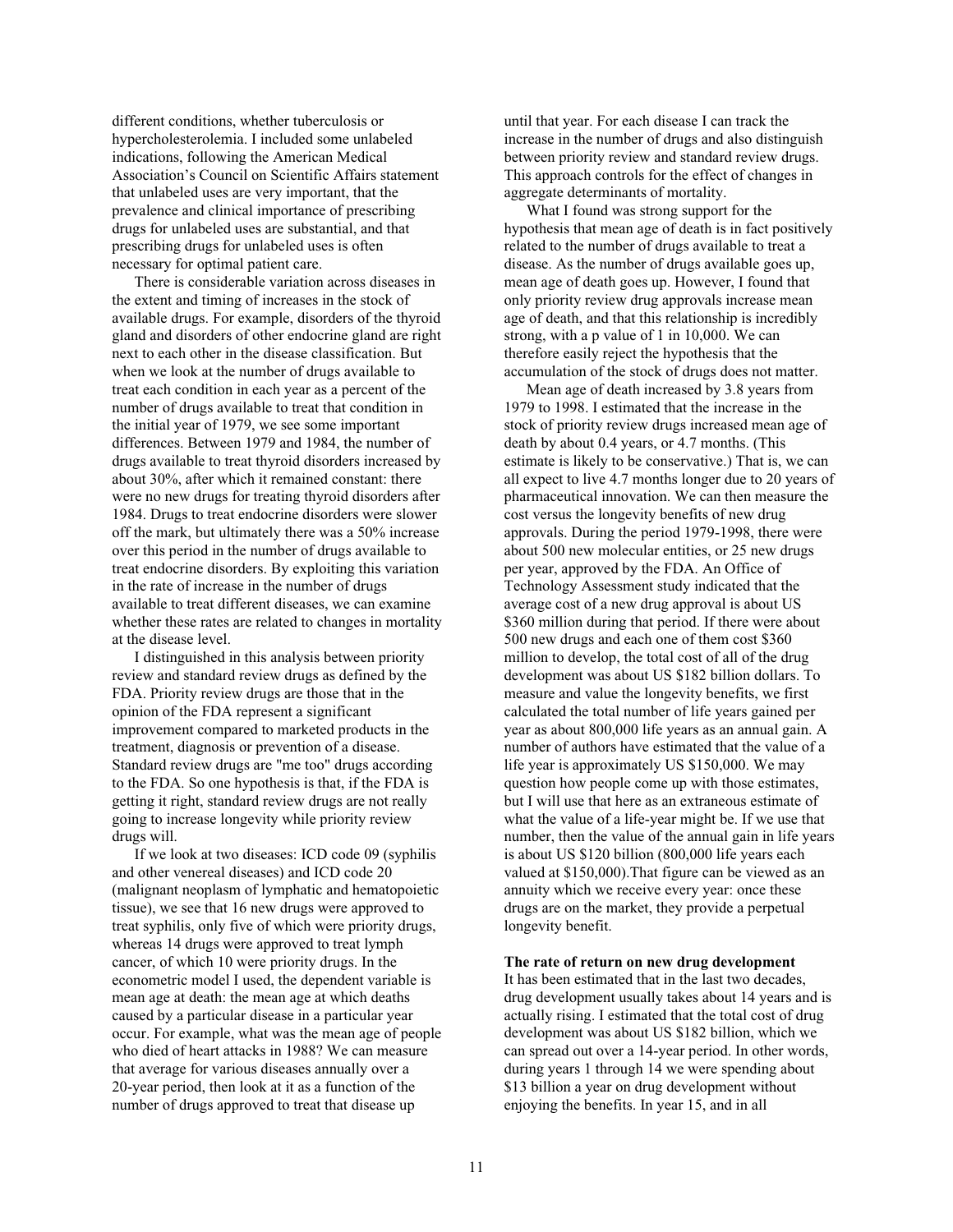subsequent years, the population experiences a gain in life years that has an annual value of \$120 billion. The internal rate of return to this series of cash flows is 18, and it turns out to be quite sensitive to the length of the drug development cycle. This rate of return reflects only the value of increased longevity among Americans. It does not count Canadian longevity in the calculation, for example, and it also does not count the other benefits of new drugs, including reduced hospital expenditure and reduced limitations on work and other activities.

In some very recent research, I have applied the same kind of methodology to productivity variables: What percent of people with a condition are unable to work? The national health interview survey asks 60,000 or so people a year how healthy they are. What health conditions do they have; arthritis, diabetes, etc. If you have arthritis, are you unable to work because of it? How many days of work did you miss because of your arthritis? Now, we can measure this over time.

In this study I looked at the effect of the number of drugs available to treat a condition on the probability of being unable to work due to that condition and on the number of workdays lost due to the condition. Similar to the previous results, if we look at 1983 and calculate the average number of drugs available to treat a condition, weighted by its relative prevalence, we find that the average condition was treatable by 24 drugs. By 1996, that average had increased by about 50%, but it varied a lot across medical conditions. The increase in the number of drugs on the market between 1983 and 1996 reduced all of the following variables by about 12% in 1996: the number of people unable to work; work-loss days of currently employed persons; restricted activity days and bed days of all persons.

I found a negative and significant correlation across diseases between the increase in the number of drugs available and the decrease in the probability of being unable to work. New drug approvals that occurred between 1983 and 1996 reduced the number of people unable to work by about 1.4 million people. This means that in 1996, there were about 1.4 million more people able to work than would have been working if there had been no new drugs in the previous 14 years. If we value a year of work at the average wage of American workers, which is about US \$30,000 per year, the value of the reduction in the number of people unable to work is about US \$43 billion per year. There is also a reduction in work loss days per year of people who are employed. The dollar value of that, with a savings of about 100 million work days per year valued at about US \$100 per day, is about US \$10 billion per year. New drugs approved between 1983 and 1996 also reduced the

aggregate number of restricted activity days by about 400 million days.

My past research has identified the benefits of new drugs to Americans. I am now beginning to study the global health and economic effects of the international diffusion of new drugs. Improvements in health constitute an important part of economic progress. Medical innovation in general, and new drugs in particular, has contributed importantly to health, and will continue to do so in the future.

*Dr. Frank Lichtenberg is Courtney C. Brown Professor of Business at Columbia University. Dr. Lichtenberg has also taught at Harvard University, and served as an econometrics expert for the Federal Trade Commission. His research focuses on the introduction of new technologies arising from R&D and how those new technologies affect productivity of companies, industries and political jurisdictions.*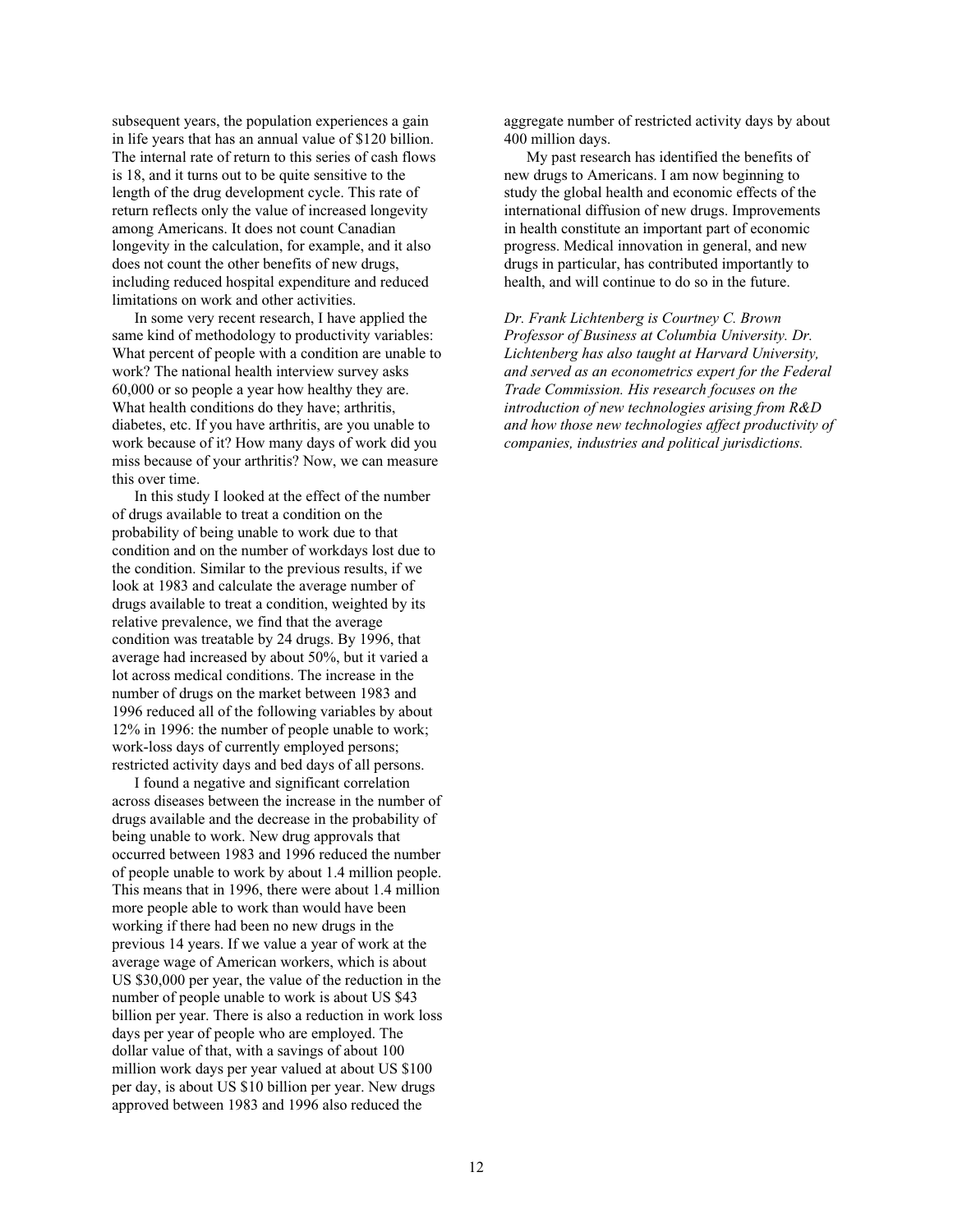### **The Pharmaceutical Industry and Public Policy in the Post Genomics Era By Dr. Mark Poznansky**

Public policy affects both our capacity to produce innovative drug therapies and our ability to use them. Perhaps nowhere is public policy more important than in our health care system and in the associated industries. Public policy pervades our universities, our hospitals, our research and innovation agenda, our introduction of new drugs and medical procedures and our intellectual and industrial competitiveness with the rest of the world. If we are to succeed in maintaining the high standard of living that Canadians enjoy then we must be able to compete. Strong and effective public policy is at the center of this challenge.

#### **Creating an innovative nation**

Amongst the major economic problems we have in Canada is the very significant dependence on our natural resources and the fact that commodity prices have being going down steadily over the past 200 years. If we continue to be dependent on water, wheat, oil and other natural resources, our wealth and prosperity will continue to head downwards. To quote Roger Martin, Dean of the Rotman School of Management, The argument is as simple as it is compelling: innovation drives competitiveness and competitiveness drives prosperity. Canada's prosperity is falling. From 1990 to 2000, we dropped from 3rd to 8th place, behind such countries as Denmark, Norway, and Ireland. There is very strong evidence that the rise of countries like the three I just named can be directly attributed to their very strong policies supporting innovation.

On the positive side, some of our leaders now appear to be taking the innovation agenda seriously. Prime Minister Chretien has talked about Canada becoming one of the top five countries in the world in terms of research; Ontario Premier Harris spoke of becoming one of the top three jurisdictions in North America for the biopharmaceutical industries. These are huge objectives that will require massive commitments, especially on the financial end and in the support of university-based research. A study by the National Science Foundation showed that between 1988 and 1998, 75% of all citations in drugs and medical innovations that were commercialized came from government-supported university laboratories.

However good Canadian universities are at creating knowledge, they do not know how to capture it. We have too many examples of Canadian innovations being commercialized for the benefit of partners from south of the border. If we look at the

number of patents filed on university research, the difference between the US and Canada becomes quite stark. In 1999, the number of patents filed from Stanford and the Massachussetts Institute of Technology (MIT) are similar, while the University of Toronto, which is actually larger than either Stanford or MIT, and has outstanding research based on publications, filed only one fifth to one quarter as many patents. The number of patents issued is even worse, the number license-executed with equity is horrendous, and the number of start-up companies is very low. The University of Toronto is typical of Canadian universities. Obviously, the process of translating innovation into commercialization is being done very poorly.

We also lag behind in government support for research. In 2002, federal government investment per capita in medical research in the US is seven times higher than in Canada, not all of which can be attributed to the weak Canadian dollar. Venture capital investments in biotechnology are 10 times higher in Massachusetts than in Ontario. Although the specific data is not available, it is likely that Canadians invest more money in American biotechnology companies than they do in Canadian ones.

#### **Grading Public Policy**

I have prepared my own personal report card on public policy. I have assigned grades in three areas: innovation, regulation, and public understanding, and included some consideration for effort as well as results. In 1995, our governments all got Fs in innovation; they simply did not think it was important as they felt our prosperity would continue to be generated by natural resources. Between 1995 and 2002, we began to develop very high aspirations about innovation, through Paul Martin federally, Ernie Eaves in Ontario, and the performance of the Quebec government. The grade for innovation is now up to a B-, reflecting the establishment of the Canada Foundation for Innovation and the Canadian Institutes of Health Research, and Ontario initiatives like the Ontario Research and Development Challenge Fund, the Ontario Innovation Trust and the MARS project. The amount of money being poured into science from all levels of government, as well as investment from the private sector, is outstanding. I have given similar grades with respect to regulation.

In terms of public understanding, Canadians are reading more science in the newspapers and hearing about it more in other media. But we have not yet made the breakthrough in the public appeal of science where it has become a major industry . The data comparing California and Ontario is overwhelming. While there are only twice as many life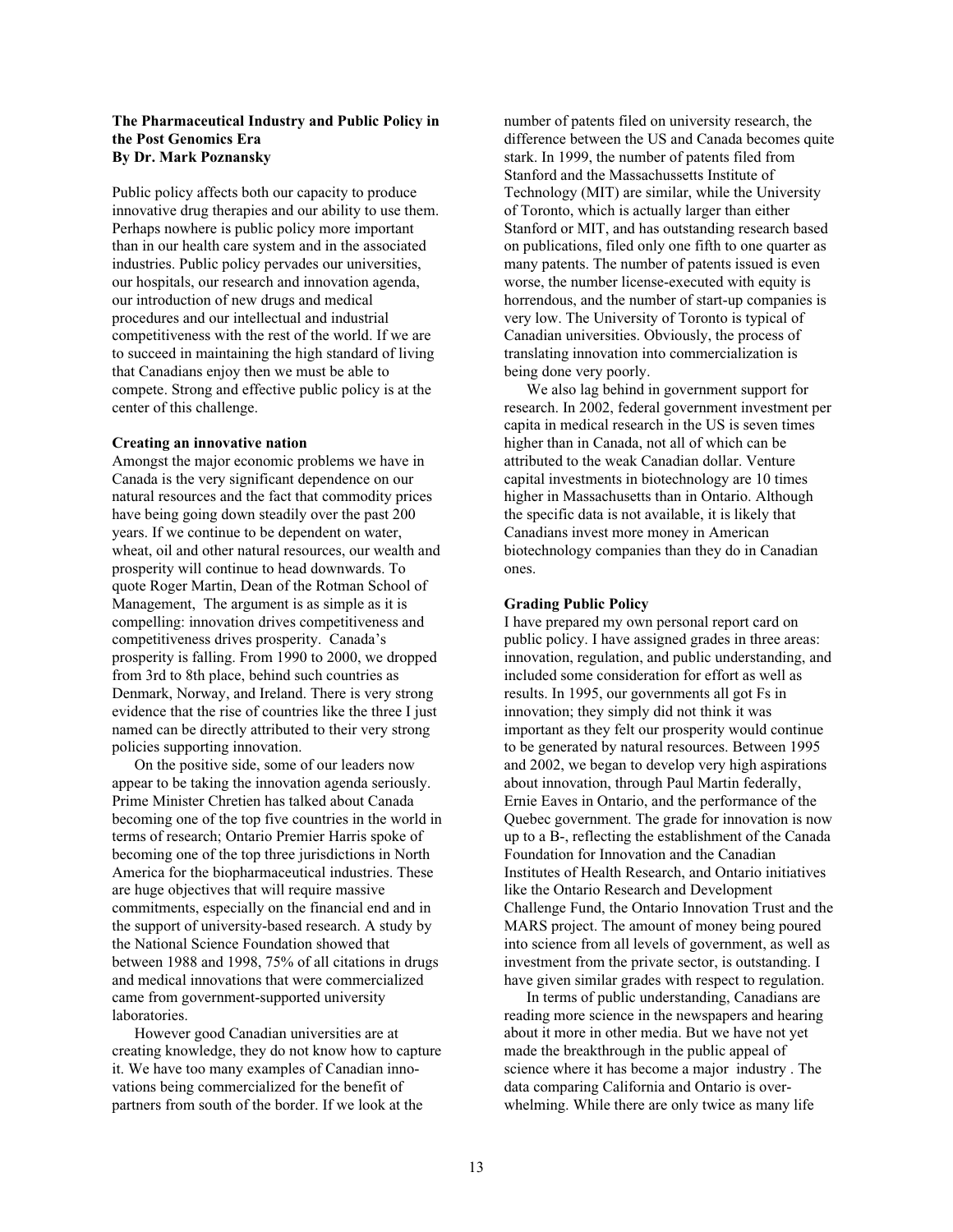science graduates in California as there are in Ontario, there are seven times more companies, and, most importantly, 21 times more revenue generated by companies in California than in Ontario. California has 31 times more R&D expenditures, which is a very important predictor of innovation. And finally, the number of employees paying high taxes is 40 times higher in California than in Ontario.

### **Building on our strengths**

We do have some building blocks to work with. Our medical research and there are good metrics to measure the quality of medical research is really outstanding. The first single-disease genes for cystic fibrosis and muscular dystrophy were found at Toronto s Hospital for Sick Children (though they were commercialized in the US). Our public healthcare system lends itself to outstanding clinical research, because we basically have some of the world's largest health maintenance organizations (HMO)s. In recent years, we have had very responsive governments, not only federally but provincially. As well, it is important to remember that the post-genomic era is in the early innings, and we still have time to become competitive.

The first steps are public investment for R&D. Governments have started to do this in a very important way but we are still way behind the US. While some politicians blame this largely on the private sector, I would argue that the private sector is not investing enough in Canada simply because there is not yet enough to invest in. We do, however, have serious problems on the building businesses side. Venture capital in Canada is not yet onside to the realities of Biotech. We have a difficult regulatory environment. We have difficulty attracting entrepreneurs and managers in this sector. Most importantly, we might ask whether we have a deep philosophical problem as a country: if Canada really is a risk-averse society, as we sometimes appear to be, then no amount of effort will make us innovative.

Some say that Canada s small market size makes it difficult for us to stand up and be noticed. But what others do notice about us are the impediments we erect to attracting investment and encouraging innovation. The dark cloud over Canada is our regulatory and patent protection environment, which is a major concern for business leaders and investors. Many people may think that I am overstating the problem: our patent environment is not that bad, though there are some problems with patent restoration, and our regulations are not that bad. But the point is that if the major players have this perception of us then we have a problem. We need to change the ideas held by major investment houses in New York that we are a slow, cold, poor investment

with lousy regulation and no patent protection

#### **Public policy challenges of the post-genomics era**

Technology changes quickly while policies and governments change very slowly. Technology often leapfrogs policy, as it has with the Royal Commission on Reproductive Technologies. The legislation has not yet been passed and already there is a slew of new technologies not even touched on by the Commission. Today s technology cannot be dealt with at that slow pace, and the rates of change are growing ever faster in the post-genomic era.

Between the years 1800 and 2001, most of our drugs were really based on poisons. Poisons that came from the earth, from plants, from other animals, and we tried to figure out if we could find a dose of that poison that would allow us to rectify a clinical condition without disturbing other physiological processes. Starting somewhere around 1995, but really coming strong now, is the advent of drugs based on natural and often human biological processes. This is the result of advances in genomics, the establishment of proteomics and a real understanding of cell biology. A key to these developments has been the area of high-speed computation, which allows us to develop many of these natural-based drugs. In the last 60 years, we developed about 500 drug targets. In the next 10 years, we are going to develop between 5,000 and 10,000 new drug targets as a result of our understanding of the human genome and the relationship between genes and biological processes.

In the 1980s and 1990s, a disease gene took five years and about \$2.5 million to identify; by 2001 a disease gene could be had with about \$100,000 and two months work. Today, if you know where you are looking for a disease gene, you can identify it in a couple of hours at a cost of \$150. That is the rate of change we have to deal with. About four years ago, the Robarts Research Institute awarded its annual prize, the Taylor International, to the innovative work of Michael Gibrone from Harvard. Traditionally, if you are looking to see whether a given biological process affects a gene, you isolate the biological process and look at the expression of one gene, which can take about a week. Michael Gibrone used a microchip technology at MIT to do the same experiment, and rather than looking at the biological effect and biological process on one gene, he was able to look at 10,000 genes at the same time, in one day. These technologies are now available routinely in many laboratories in North America, including here in Canada.

### **Tailoring and targeting drug therapy**

Pharmaco-genomics is a very important concept,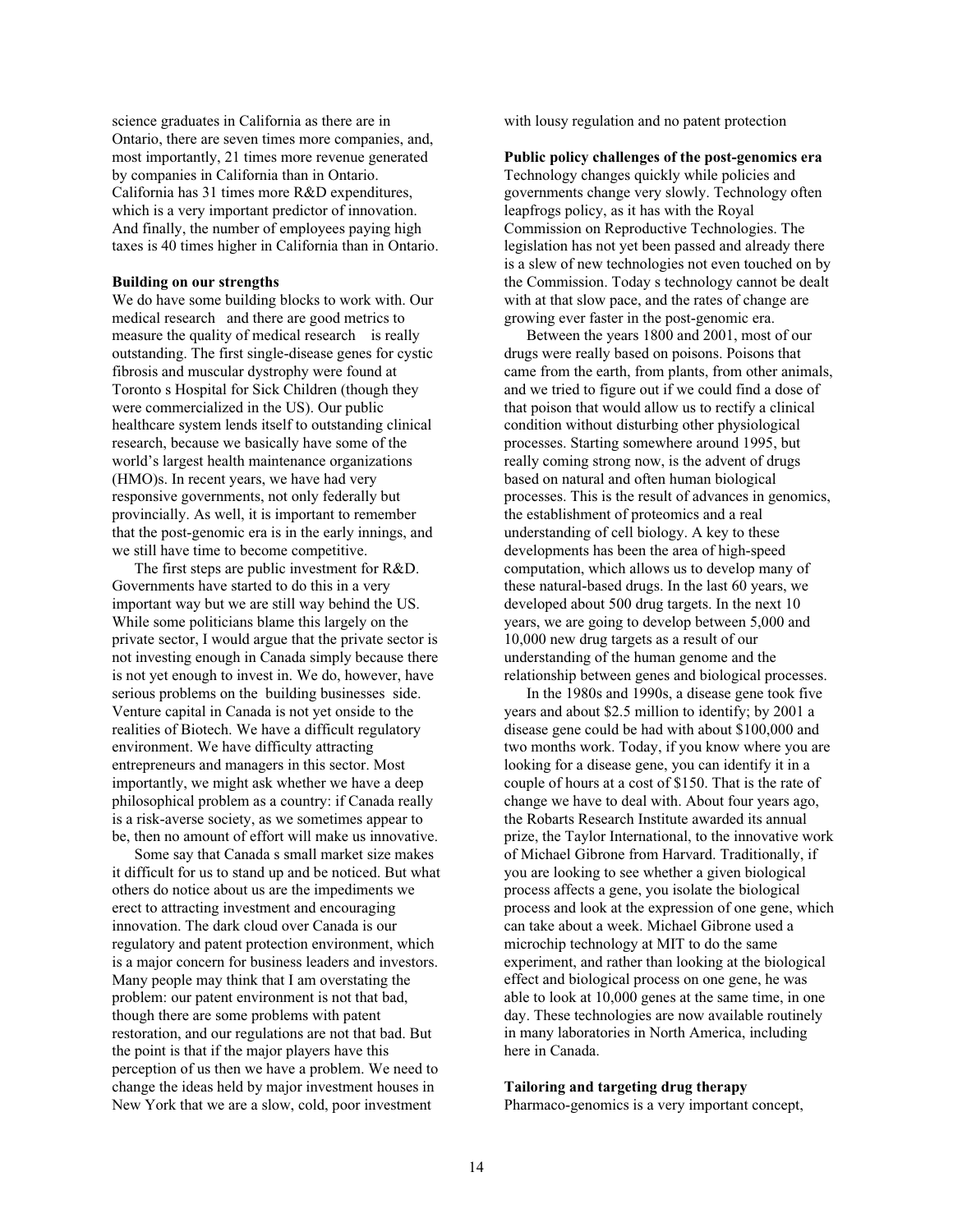which will have a major effect on healthcare over the next couple of years. I will use as an example the drug used to treat irritable bowel syndrome, cisiprid. Until last year, three million doses of this drug were used each day for irritable bowel syndrome, mostly in North American women. It is an incredibly effective drug. Unfortunately, about four or five years ago, doctors started to see heart problems in a very small number of patients who took the drug. After a couple of deaths, the drug was taken off the market, but that means millions of North Americans are denied access to a drug because a few hundred experienced adverse drug reactions. Within the next few years, we will be able to identify those individuals ahead of time through genotyping and put drugs like that back on the market, confident that we can avoid giving it to individuals who are genetically pre-disposed to the arrhythmia has been found to produce.

Today s medicine is largely population-based, but tomorrow s medicine will be individualized. We will know exactly who will respond to which ACE inhibitor or which statin. And all our processes are going to have to adapt to that reality. There will be hiccups on the road to our being able to use genomics effectively in healthcare, but we ought not to get too excited about those hiccups. "Dolly the cloned sheep's arthritis raises concerns over cloning," represents the kind of thing we need to expect. We need to take them seriously, but not as reasons to stop moving ahead. Think of transplantation. Before we had cyclosporine, all transplant patients died and they had pretty lousy lives in the years between their transplants and their deaths. But as the problem became clear, we developed new and better immunosuppressive agents, which now allow people to live healthy, productive lives with their transplants. We can expect the same with genetic manipulations. The fact that Dolly developed arthritis is not so nice for Dolly, and it shows the biotech industry that they still have work to do, but it does not negate the value of the scientific advance.

The process of pharmaco-genomics is already bringing safer and more effective drugs. But these drugs will be discovered and developed so quickly that I do not think we are going to see classes of drugs like ACE inhibitors and statins that remain common therapy for 20 or 30 years. I believe that the rate of discovery of new drugs is going to be so fast that the shelf-life of those drugs will drop to 15, 10 and maybe even fewer years. There will be more drugs for specific populations. Clinical trials will have to be shorter, smaller and cheaper. All for the same reasons: if we are going to have a drug on the market for just five or six years, we are not going to be able to spend so much money on clinical trials. We will have to develop much better surrogate

endpoints for drugs, and we can expect fewer endpoint trials that involve morbidity and mortality. The Robarts Research Institute and other institutes are working to develop that type of early surrogacy using imaging technologies. The pace of discovery and implementation will be astounding and the pressure on public policy will be intense. If we think that scientists, the public, and the pharmaceutical industry are putting pressure on our regulatory systems today, just wait until tomorrow.

*Dr. Mark Poznansky s scientific career brought him from McGill University to Harvard to Paris and then to Edmonton, where he was Associate Dean of Medicine in charge of research at the University of Alberta . He is author of some 75 full publications and his laboratory generated three international patents in the area of immobilized enzymes. His tenure at the University of Alberta also coincided with the construction of two major research facilities. He became President and Scientific Director of the John P. Robarts Research Institute in 1993, succeeding the Institute s founding president, Dr. Henry Barnett. Since his arrival, the Institute has undergone impressive growth, has seen an aggressive technology transfer process put in place, and seven companies spun out of the Institute. Dr. Poznansky is founder and current president of London Biotechnology Incubator Inc., and chairs the scientific advisory board of the Canadian Medical Discoveries Fund.*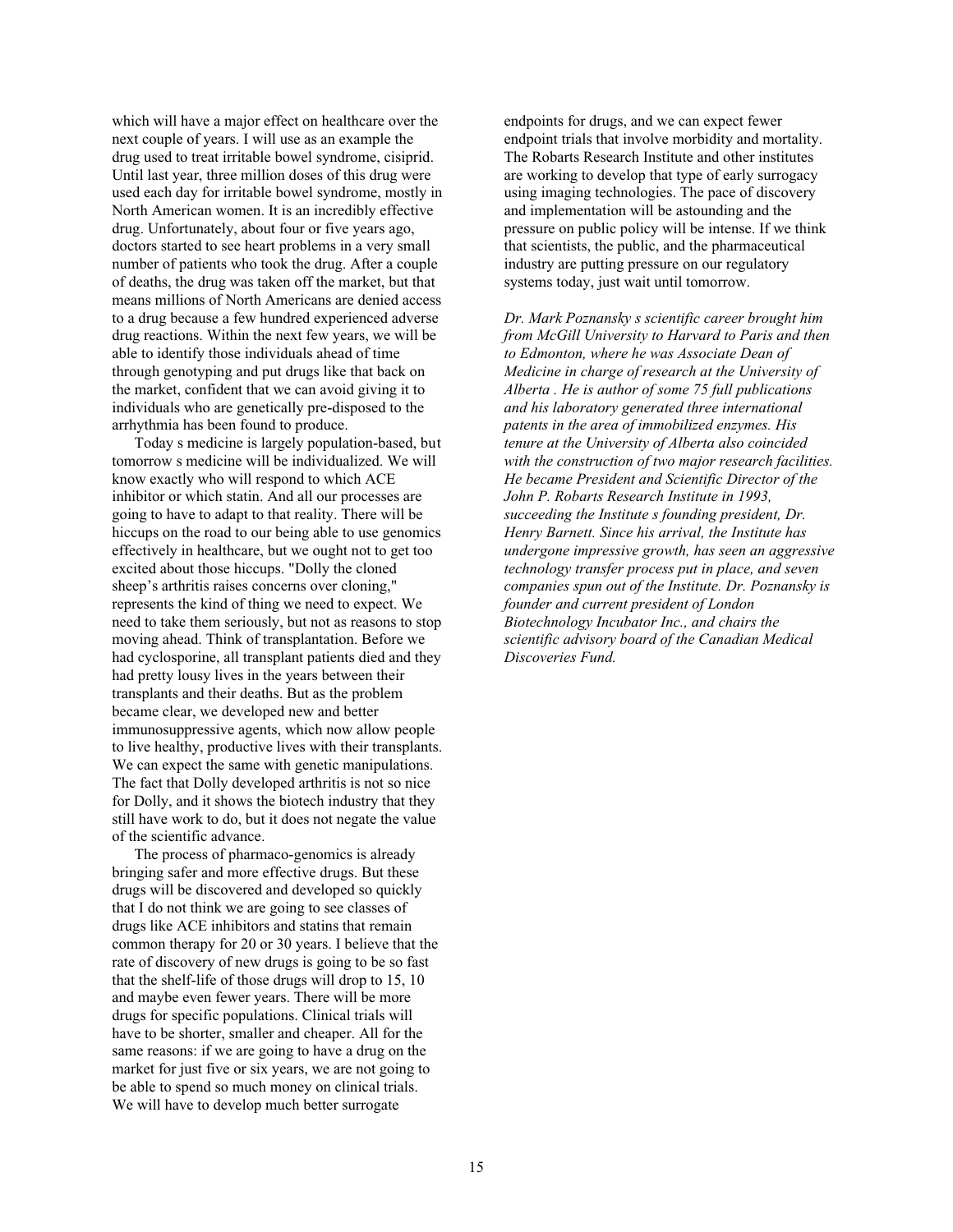**Using evidence in the real world: Perspectives from a health economist, a physician, a patient, and a policy maker**

### **How is pharmaco-economic evidence used? By Jean-Pierre Gregoire**

Over the last 10 years interest in economic evidence on drugs has increased and many jurisdictions now request economic information from drug manufacturers. The UK demands it not only from drug manufacturers but also from health technology manufacturers. In Canada, Ontario requests this information and most of the other provinces encourage manufacturers to provide it. This increased interest raises a number of questions about the methodology employed in economic evaluations.

The first issue is evidence. Evidence of effectiveness in regular clinical use is limited at the time new technologies and drugs are launched. The evidence is based on a number of assumptions and working models used to extrapolate the benefits of the technology long-term. The shortfalls of this method are leading to discussion today about instituting a two-stage assessment of economic evidence, one at the time of launch and the second a few years later when real-world effectiveness evidence is available.

Second is harmonization. While the guidelines and methodology used in economic evaluation are quite harmonized, the policies they produce are not. In fact, very little is known about the use of economic evaluation in health care decision-making. Three surveys conducted in Europe were reported by Michael Drummond in 2001 in the *European Journal of Health Economics*. Decision-makers were asked about their knowledge of economic evaluation methods, the actual and potential use of study results, and the barriers and incentives to the increased use of economic evidence. What we learned from these surveys is that the use of economic evidence is very limited.

While we still do not know how economic evaluations are used, we do know that the same evidence will produce very different decisions about drug listings from one jurisdiction to the next. In a study published last year in the *Canadian Journal of Public Health*, my colleagues and I identified 148 new chemical entities that received notice of compliance in Canada between 1992 and 1998. We then assessed their listing status in each province by January 1999: what proportion in each of the provinces were listed with no restriction, listed with restrictions, and not listed at all. Significant variations appeared between provinces. There was a very high proportion of new drugs listed in Quebec, followed by BC, where more than half had restricted status. The provinces listing the fewest new drugs were PEI, Newfoundland, and Ontario. We recognized that some of those drugs were being made accessible through special programs administered by hospitals, but the variations persisted in drugs where this was not the case. Finally, we assessed the agreement between the different provincial formularies regarding particular drugs. A Kappa statistic of .75 reflects excellent agreement and we do not see that anywhere. The highest concurrence was between Alberta and Nova Scotia, at .6, but most of the agreement was only fair, around .4, or even poor, below .4.

Among the provinces that list the most new drugs, namely Quebec and BC, agreement is poor at .34. Among provinces that list the least, PEI and Newfoundland, agreement is very poor as well. So the listing status of a particular drug is not related to the proportion of drugs listed. Researchers from the University of British Columbia published a study last year on the same topic and, using a somewhat different methodology, reached similar conclusions about the variability of formulary listings. If we assume that the same clinical and economic evidence is available to decision makers in each province, we can conclude that this evidence is not used the same way by everybody.

*Dr. Jean-Pierre Gregoire is Director of Health Economics at Merck Frosst Canada Inc.*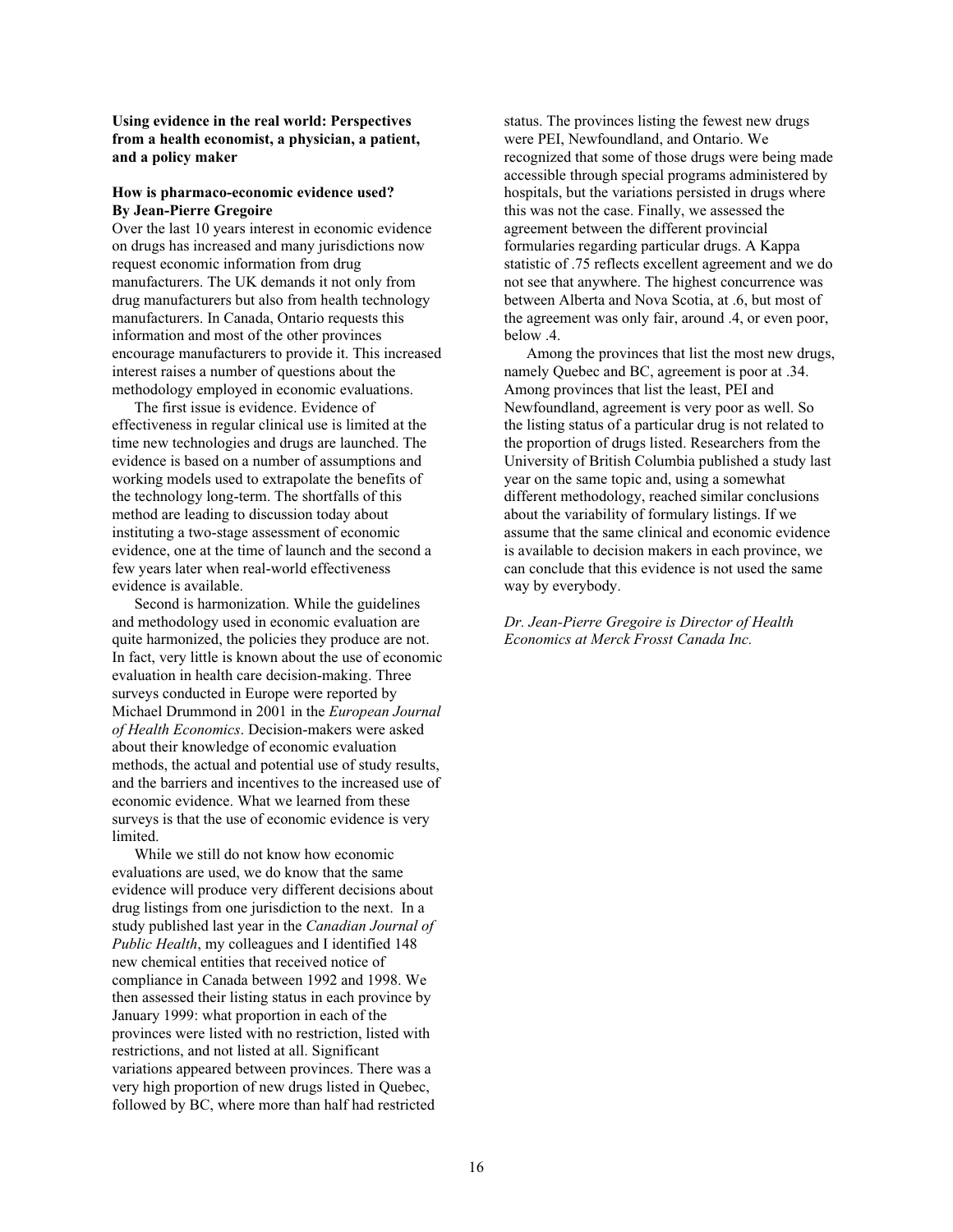### **How do doctors use evidence? By Dr. Paul Oh**

Here is my world: I am a doctor, I read a paper or abstract and conclude that this new drug or technology is a good thing that I will give to my patient. Doctors base their decisions on a number of different considerations, including efficacy, safety and perhaps what the practice guidelines say. Cost is not one of these considerations. Indeed, many doctors believe that if they thought about costs they would make some bad decisions.

And not surprisingly, expenditures on medications are rising, which, according to Dr. Lichtenberg and Dr. Poznansky, may be a good thing. There are a lot of new drugs available, a lot of new indications for existing drugs and, as our population ages, more people who can benefit from these drugs. Maybe they should not be filtered because if I prescribe them people will live longer and be healthier, even if they are more expensive. Then I see Jack Nicholson on CNN saying, "I'm on this great new drug and you should be too." That puts a whole other set of considerations before the doctor who is trying to make sound prescribing decisions.

Doctors learn how to prescribe mainly from their teachers and colleagues. Sometimes they read journals; often they carry little handbooks. The ongoing major challenge is to critically appraise and filter these sources of information. We cannot assume that just because it is in print, it is valuable or even accurate. There is very little exposure to pharmacology in medical school and very few academic representatives visiting these busy doctors. The evidence for all these new product areas is variable, making it difficult to say with assurance that this chemical entity is better or safer than that one. The question we always have to ask is why is this better than what I am using? There is always some little quirk that is dwelt on in advertising, and doctors need to filter that information to make sure it makes a difference to patient outcome.

We have an overabundance of literature. More papers, more journals, more e-news than ever before. It is a challenge to find the time to sift through all this information, let alone get to the next level of critical appraisal. On the positive side, corporations and core curriculums in medical training are paying more attention to developing the skills for critical appraisal, but this is at a very early stage. Doctors are very good at talking p value without really understanding what it is and what importance it has to our patients. Does yet another study with a marginal p value represent a real advance for my patient? Time and education are needed, but in today s world, most doctors do not have the time to read and consider a journal that takes half a day to

digest. The overview and summaries of the wealth of information may be helpful but these also need to be appraised.

### **The informed patient**

The patient s voice has also become louder, with many patients bringing their own research and critical appraisals to their doctor visits. That can be helpful in patient encounters, but also presents a challenge, because individual investigations lead to misperceptions as often as they lead to understanding. For example, one patient who had seen blood in his urine was concerned after reading that a particular statin could cause liver problems. He told me that he had stopped his cholesterol lowering therapy as a result, exposing him instead to some risk of myocardial infarction. The next clinical visit was spent discussing the fact that the liver and the kidney (the source of blood in the urine) are in fact separate organs. That was certainly a valuable education session but it illustrated painfully how a single line in a newspaper clipping could undo years of careful clinical trial research. Increasing awareness may be helpful, but we need to question the balance of the portrayal of risks and benefits and the necessary background to appreciate these concepts in the general media.

#### **Keeping up to date**

Guidelines have become an industry for many academic organizations. They are certainly useful but present similar challenges in identifying sources, filtering and synthesizing. For example, there are at least 20 published guidelines on antibiotics and I will likely spend more time deciding which one to read than on their actual content. For guidelines to be useful, I need them to be simple, I need them to be in a user-friendly format, I want them to help me with my patients and not be a barrier to care.

Continuing medical education is a definite challenge, and I think we are seeing some advances in this area. There is greater advanced accreditation of educational sessions, which forces us to go through that filtering process a priori by establishing learning objectives and evaluating criteria and thus improving the quality of information presented. For the physician, the challenge every day is selection. I could choose to spend an hour here or elsewhere in a more exotic location, and there are different forces that enter into my decision. At the Royal College level, maintenance of competency and certification are tied together with completion of a breadth of educational activities. That is a positive force: we should be accountable for our knowledge, and forced to keep up to date. What doctors need as the rate of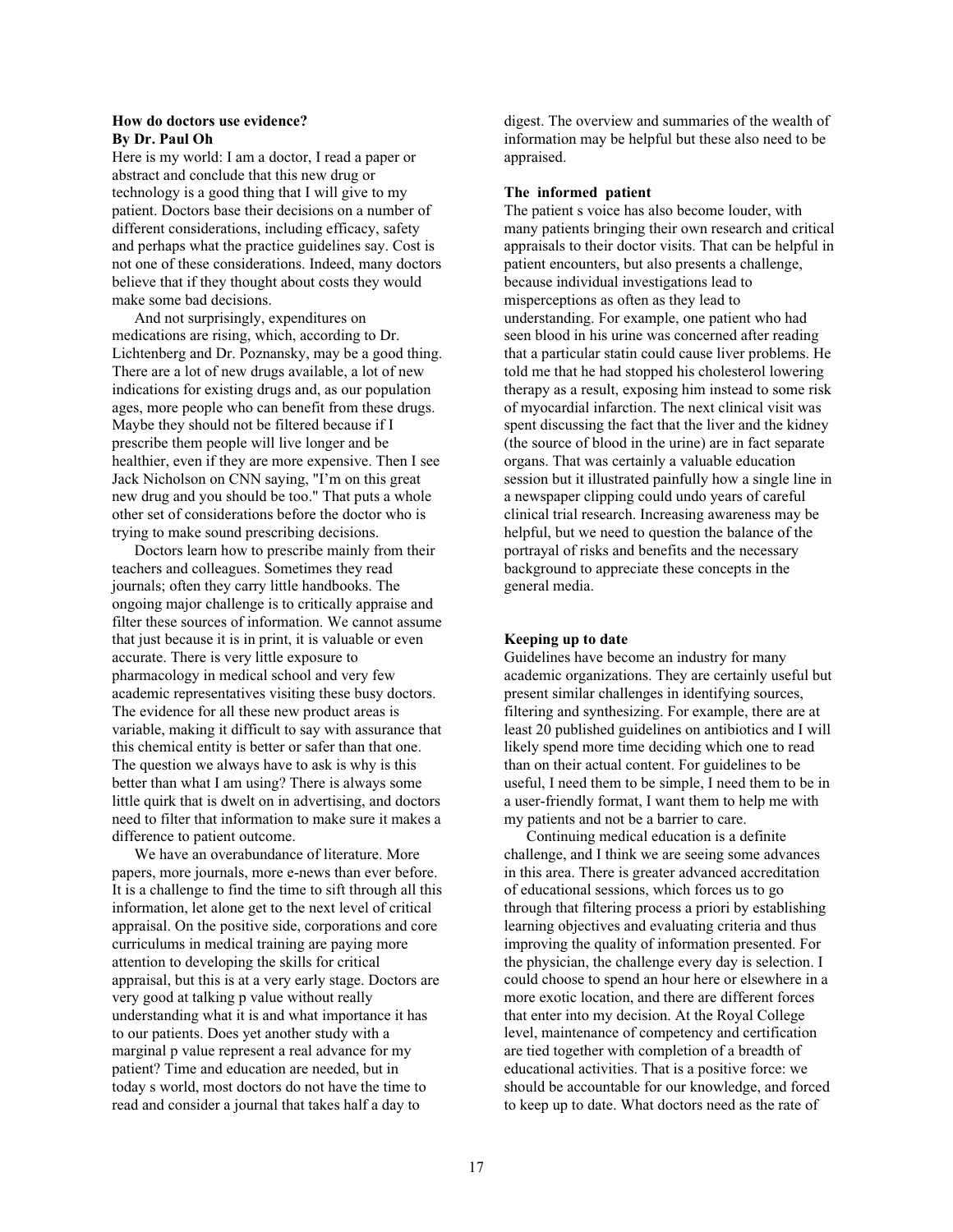change steps up is to keep that open, critical mind and not just accept whatever is presented to us.

 *Dr. Paul Oh obtained his M.D. from the University of Toronto in 1988 where he is now a lecturer. He is also staff physician in the Department of Medicine at Sunnybrook Health Science Centre in the Divisions of Clinical Pharmacology, General Internal Medicine, Cardiology and Epidemiology. Dr. Oh is the Medical Director of the B4 Medical Unit and Executive Director of the Health Outcomes and Pharmacoeconomics Research Centre at Sunnybrook. He has been a reviewer for the Drug Programs Branch since 1997 and a member of the DQTC since 1999.*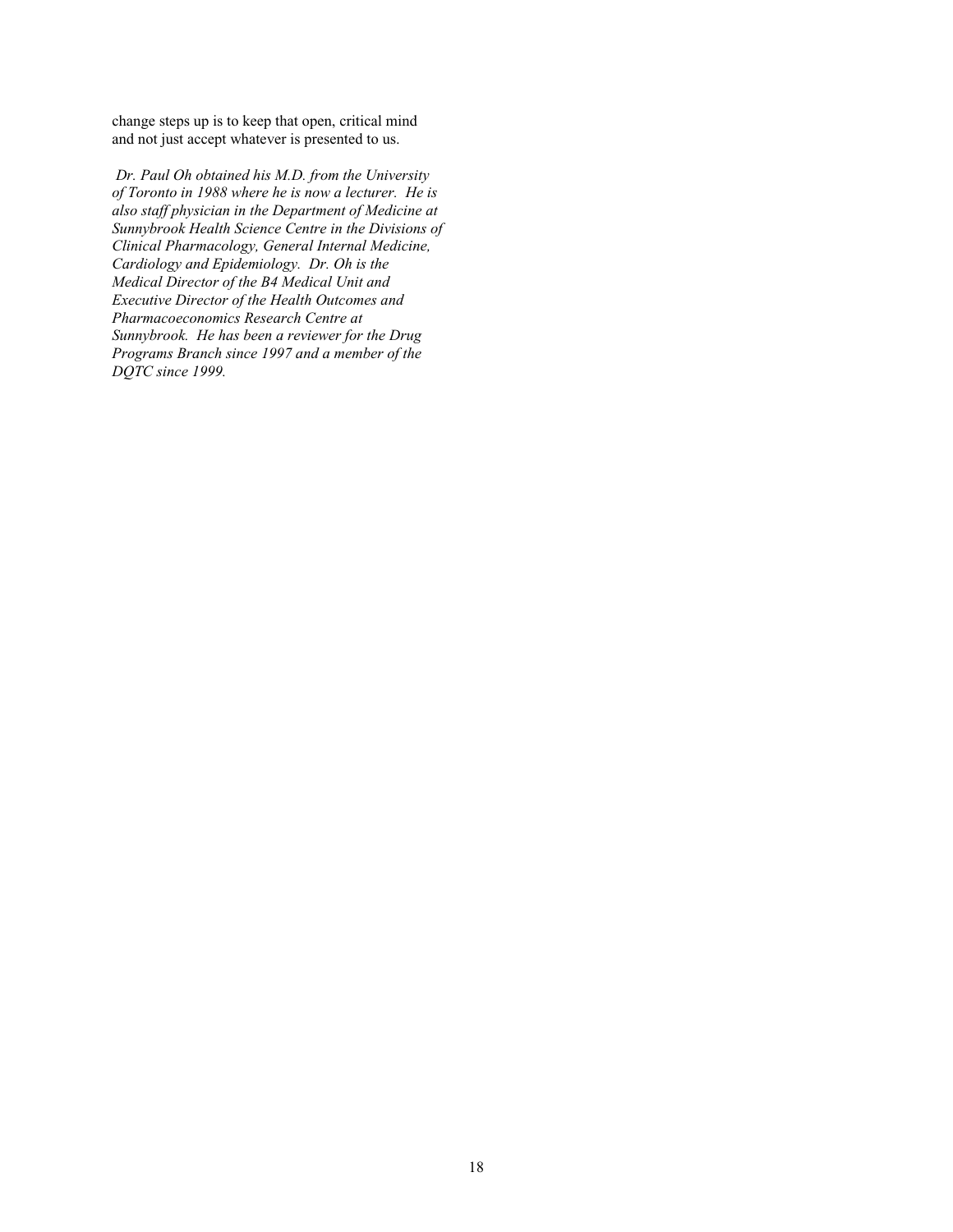### **Patients and evidence By Lisa Crawford**

The Arthritis Society is anomolous in that it has a patient advocacy group under its umbrella. The Canadian Arthritis Patients Alliance (CAPA) creates links between Canadians with arthritis, assists them to become more effective advocates, and seeks to improve quality of life for all people living with arthritis. We believe that it is the consumer and patient who is going to change the face of arthritis in this country, not institutions like the Arthritis Society nor professional organizations. Consumers should be involved in decision-making about drugs, and I will present two models of consumer involvement, describe the benefits and challenges evidence presents to the consumer, and outline what optimal drug policy would look like from the consumer perspective.

What is most important to patients is timely access to the best evidence-based medicines through a safe and efficient drug review system. At the federal level this means having efficient approvals of medications, and at the provincial level this means assuring universal access. The second priority is post-market surveillance: having an effective monitoring of drugs once they are in the marketplace. The third priority is public participation in the decision making process around drugs and decisionmaker accountability to the public. Consumers are the end-users of drug policy and they need to be engaged throughout the process.

People are only just beginning to recognize the need to have consumers at the table when it comes to health policy in general and drug policy in particular. There is evidence showing that consumer involvement is essential to asking meaningful questions, designing good research protocols, and monitoring research progress. The arthritis arena is quite advanced in terms of having consumers participate in the evaluation of research proposals.

**How does the consumer benefit from evidence?**

Evidence empowers the consumer to make better decisions throughout their use of drug therapy. It puts the consumer on a more level playing field with the health care team and it increases consumer confidence in themselves, their health care team, and the health care system. One good model of consumer involvement in evidence is the Cochrane International Collaboration, which is very good at involving the consumer in synthesizing and evaluating evidence-based literature and disseminating it out to all stakeholders.

Consumers do not feel that drug surveillance is really generating the evidence they need. CAPA is currently exploring the idea of a consumer driven

comprehensive national surveillance system with Health Canada. This proposal will start out small and look at a cohort group of about 100 consumers who are taking biologics. The project will be web-based and look at adverse events with drugs as well as healthcare quality indicators, in consultation with researchers, consumers, government, and industry. The short-term objective is to address the patient's right to know. Why should consumers have to learn about potential side effects of their medication from the main-stream media? The long-term objectives of this pilot project include improving drug safety and efficacy post-market, decreasing the number of deaths and severe side-effects, and approving appropriate prescriptions. Education is a key challenge in getting consumers to benefit from evidence.

Another challenge of evidence is increasing transparency with all stakeholders. We need to know how industry s marketing priorities and government s cost-containment concerns affect the evidence they generate and report. These are areas that need better transparency and perhaps more objectivity. We also need to address the popular media s presentation of contradictory evidence. The very fact that what makes a story newsworthy is that it contains a victim, a villain and a hero means that the evidence is compromised. Recent headlines in mainstream media with regards to arthritis drugs present consumers with very conflicted messages. We need to do more to help them sift through this. And of course, efforts to develop and disseminate evidence are challenged by finite resources.

*Lisa Crawford is National Manager of Community Development at The Arthritis Society. She provides leadership in the key areas of advocacy and education. She has created a turnkey arthritis advocacy train the trainer program which is delivered to arthritis stakeholders across the country and has spearheaded the formation of the Canadian Arthritis Patient Alliance, a consumer organization that works in partnership with The Arthritis Society to make a difference in the lives of people who have arthritis.*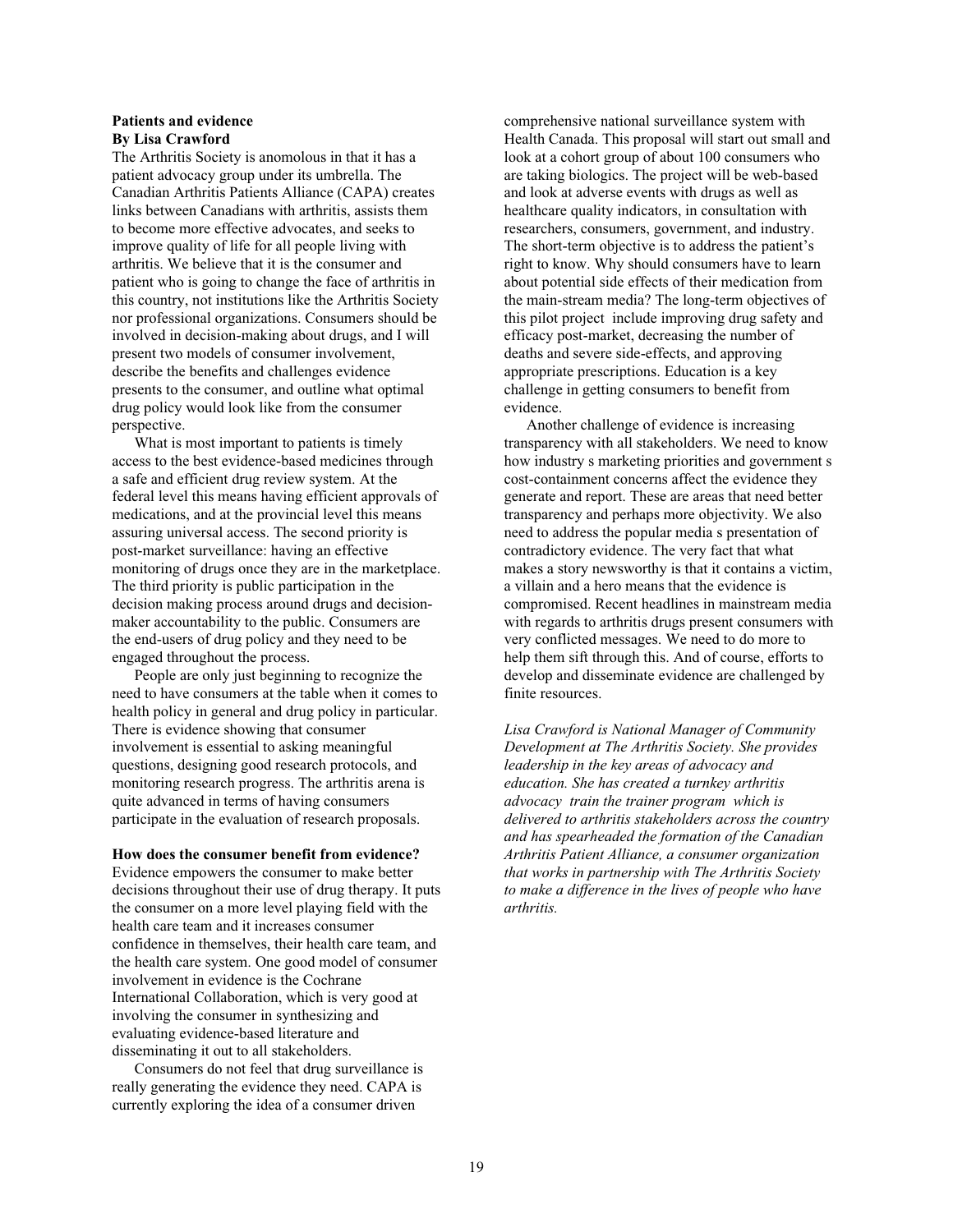### **Evidence in government decision-making By Sarah Kramer**

It is often assumed that governments do not use evidence either because they are unwilling or incapable of doing so, or for some more nefarious reason. I think that, just as we look for systemic ways to help physicians apply evidence in making their decisions, we should be looking for systemic ways to help government decision-makers use evidence. I do not think there is a lack of will or talent in governments across Canada. However, there are concerns around the tools that are available to us and the sometimes perverse incentives in place.

Government decision making in relation to pharmaceuticals is not just about drug formulary decisions, but also about broader health strategies, resource allocation, ensuring that safety and quality standards are met, and looking at disease management across the spectrum of care. In Nova Scotia, we have a policy review and analysis program for pharmaceutical decisions. While not directly responsible for this process, as the person responsible for ensuring information can be delivered to all decision-makers in the health care system, from the bedside to the Cabinet table, I play a role in helping them make evidence-based decisions. We use a process called DEANS (Drug Evaluation Alliance of Nova Scotia) which brings together consumer groups, academics, government, and others in analyzing and identifying issues around drug practice, current issues and policies, and implementing changes. An important care issue is identified by government, industry, consumer groups or other sources. A policy review is then undertaken in which we all look at solutions and at how they would translate in the real world. A policy solution is adopted and then monitored over time to see if other critical issues arise.

### **The quality of information**

Evidence-based decision-making is information dependent, and information is really not where it needs to be in order to support this process on an on-going basis. Right now, information exists in silos and, as such, supports silo based decision-making. It exists in unanalyzable form, dispersed in charts or in somebody's database somewhere on some floor in some research project. The information is not standardized and, if it is written by a physician, it may be illegible. It is also incomplete and not available in real time so it cannot really support that real-life decision-making which makes the data valid. If the information is being entered by the person who is using it, and if that information is important to them, then it will be valid for a third-party doing surveillance and analysis. If information is entered

after the fact and is not crucial to the person entering it, it will be less reliable and less valid. The regular collection of information related to efficacy and outcomes does not exist outside of focused, usually narrow, research efforts. This is a situation that is decried across the health care spectrum, not just in drug therapy. But real world practice is difficult to monitor, so it is difficult to know if a particular decision is improving it.

#### **The electronic health record**

There are efforts now at all levels, federal, provincial and local, to build an electronic health record that is driven by the needs of the users at the bedside. It will be real time and important for decision-making at the time of data entry. Rather than follow the provider, it would follow the patient. Nova Scotia's approach to building a health record which is different in form and function but not in the ultimate view from what others are doing across the country is to use common identifiers and standards to build on the existing information systems of different providers and drive each of their information into the data repository that is the live electronic health record. This would then be used to make decisions about a particular patient. Identifiers would then be removed and the information driven into a provincial health data warehouse -- which with good standards could be used nationally -- to provide a really important resource for researchers. We are building into this warehouse some of the important information that does not exist in the healthcare provision, such as disease-based information, CIHI data, Statistics Canada data, data on health status, economic status, and insured services. It will all fit in to build the accountability objectives of government, as well as support evidence-based medicine and policy.

Electronic health records and disease management fit together and are reliant on each other. When we have a complete pharmaceutical history available for a particular patient, we will be able to survey how well that patient is doing, and monitor how well the physician has practiced according to evidence-based guidelines. ICONS is now attempting to survey disease management without an electronic health record, so by necessity they have a silo approach to going out and getting the data.

#### **A balancing act**

What government does is balance out competing real demands with finite resources. For example, the evidence can say that, in Nova Scotia, a new cath lab is needed, ICONS is needed, new drugs should be added to the formulary, but the envelope is only so big. The translation of theory into practice also